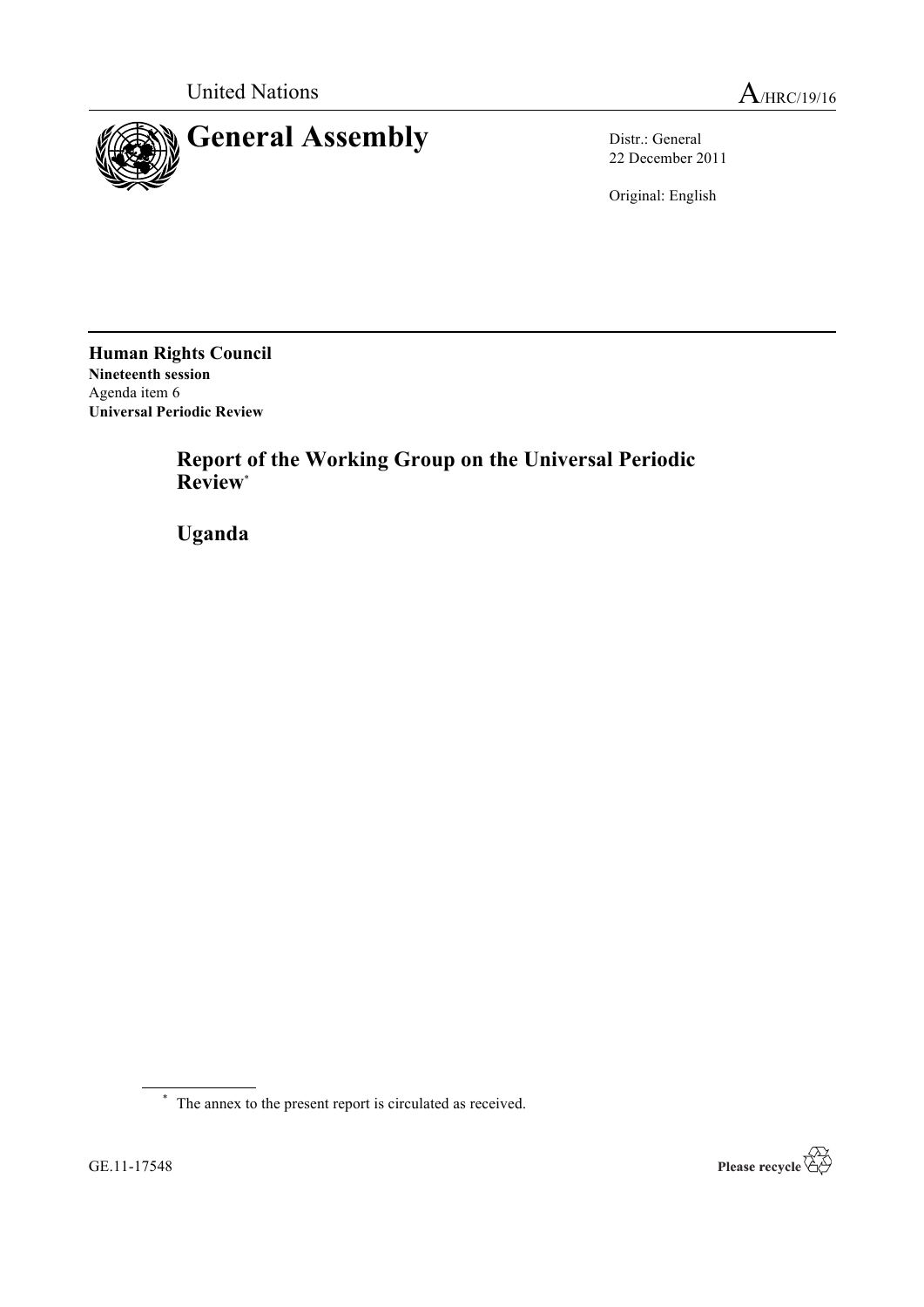#### **A/HRC/19/16**

# Contents

|       |             | Paragraphs  | Page |
|-------|-------------|-------------|------|
|       |             | $1 - 4$     | 3    |
|       |             | $5 - 110$   | 3    |
|       | $A_{\cdot}$ | $5 - 32$    | 3    |
|       | В.          | $33 - 110$  | 6    |
| H.    |             | $111 - 114$ | 14   |
| Ш.    |             | 115         | 25   |
| Annex |             |             |      |
|       |             |             |      |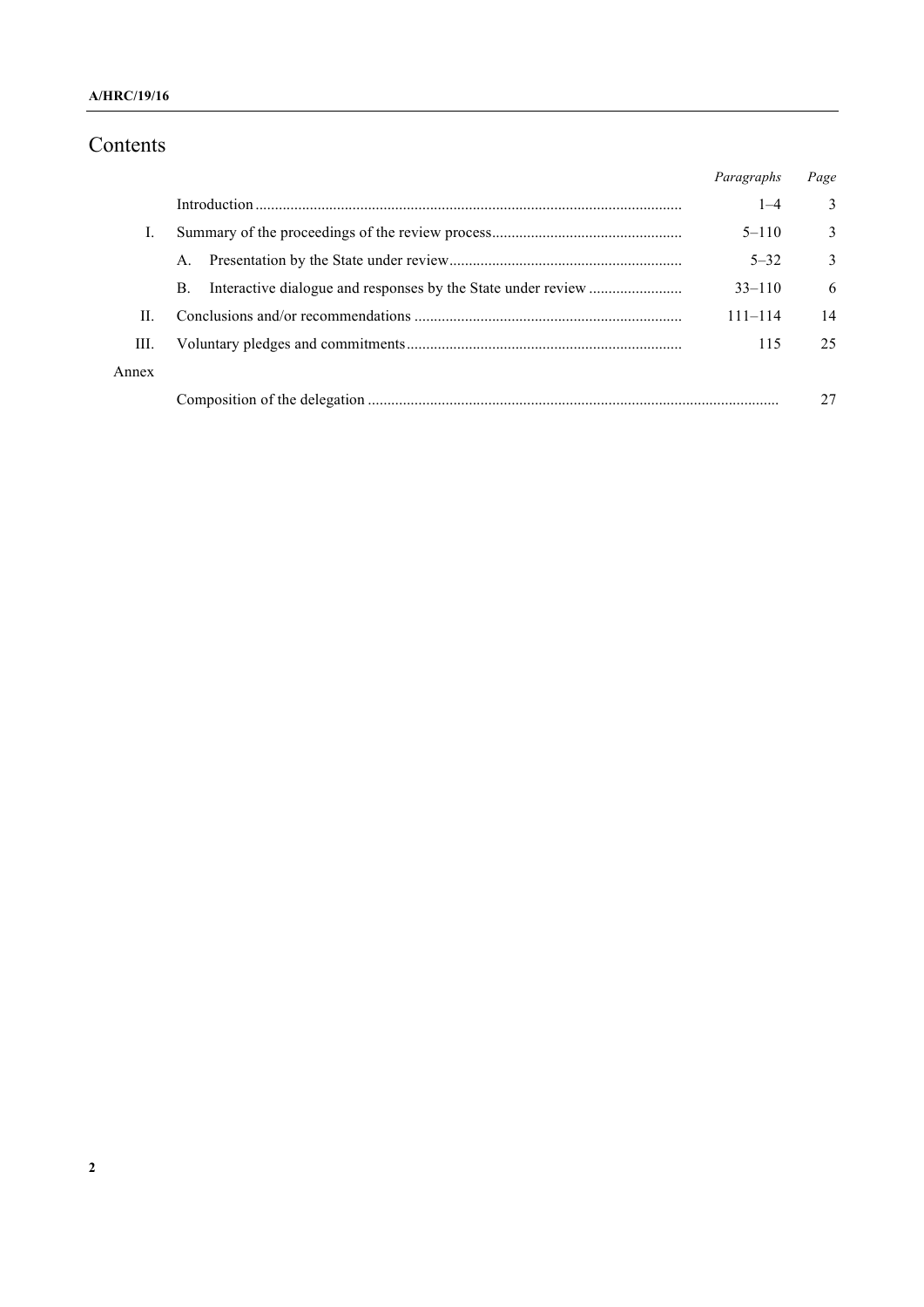# **Introduction**

1. The Working Group on the Universal Periodic Review, established in accordance with Human Rights Council resolution  $5/1$  of 18 June 2007, held its twelfth session from 3 to 14 October 2011. The review of Uganda was held at the 14th meeting on 11 October 2011. The delegation of Uganda was headed by Oryem Henry Okello, Minister of State for Foreign Affairs in charge of International Cooperation. At its 18th meeting held on 14 October 2011, the Working Group adopted the report on Uganda.

2. On 20 June 2011, the Human Rights Council selected the following group of rapporteurs (troika) to facilitate the review of Uganda: Nigeria, Maldives and Uruguay.

3. In accordance with paragraph 15 of the annex to resolution 5/1, the following documents were issued for the review of Uganda:

(a) A national report submitted and a written presentation made in accordance with paragraph 15 (a) (A/HRC/WG.6/12/UGA/1);

(b) A compilation prepared by the office of the United Nations High Commissioner for Human Rights (OHCHR) in accordance with paragraph 15 (b) (A/HRC/WG.6/12/UGA/2);

(c) A summary prepared by OHCHR in accordance with paragraph 15 (c) (A/HRC/WG.6/12/UGA/3).

4. A list of questions prepared in advance by the Czech Republic, Denmark, Ireland, the Netherlands, Norway, Slovenia, Sweden, Switzerland and the United Kingdom of Great Britain and Northern Ireland was transmitted to Uganda through the troika. These questions are available on the extranet of the universal periodic review (UPR).

# **I. Summary of the proceedings of the review process**

#### **A. Presentation by the State under review**

5. Uganda fully appreciated the opportunity and spirit of constructive dialogue created by the UPR process. The delegation pledged the State's unwavering commitment to the process, through which it could take stock of its own progress, identify challenges and map the way forward.

6. The delegation reported on a nationwide consultative process that had involved multisectoral stakeholders drawn from the public and private sectors, as well as members of civil society organizations.

7. The delegation reaffirmed the commitment of Uganda to the promotion and protection of human rights. Uganda was party to most of the major international human rights instruments and had in place legal, legislative and institutional frameworks in the area of human rights. The delegation wished to highlight those rights pertaining to the most vulnerable of the society: women, youth, children, the elderly and minorities. As the Constitution singled out those rights, the Government had deliberately endeavoured to concretize them, despite the challenges that Uganda faced.

8. Uganda had a legal framework of affirmative action in favour of women. In 1994, Uganda had had a woman Vice President. Currently, the position of Speaker of Parliament was held by a woman. There were currently 2 women Justices of the Supreme Court, 3 in the Constitutional Court / Court of Appeal, one of whom was also the Deputy Chief Justice,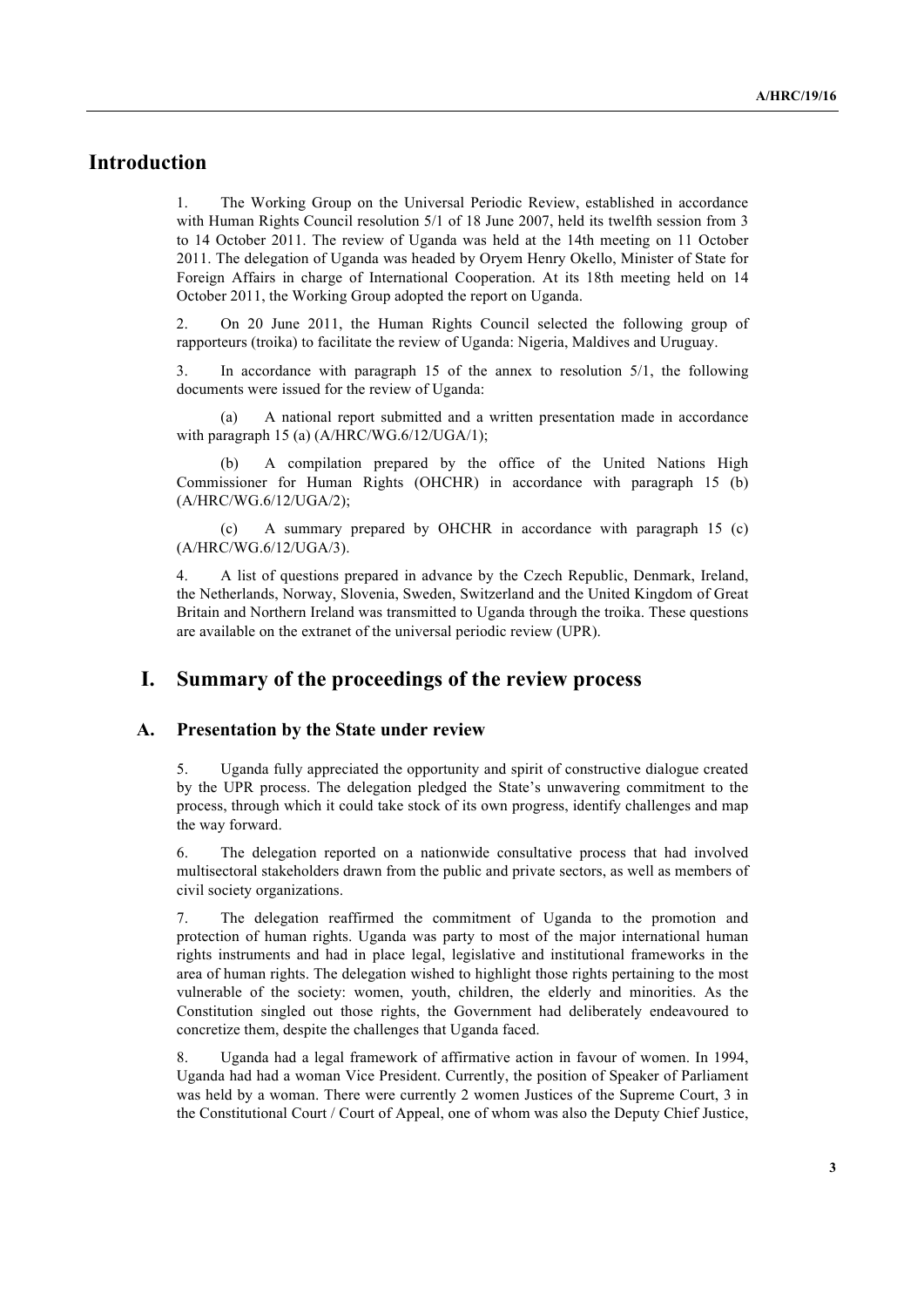and 13 female Judges of the High Court. Uganda had a woman at the rank of Brigadier in the army.

9. Article 78 of the Constitution of Uganda stipulated that at least one woman from each district must be elected to Parliament. Women had also been encouraged to run for other Parliamentary seats against men.

10. The Children Act contained the broad spectrum of rights for children. It established the National Council for Children to advise Government and promote policy and programmes regarding the development and protection of children in Uganda. Uganda offered free universal primary education and universal secondary education. As a result, the enrolment of school-going children in Uganda had risen from 5,303,564 in 1997, when universal primary education had come into effect, to 8,374,587 in 2010. The Government had a policy of affirmative action in favour of the girl child.

11. To ensure the registration of all children at birth, the Government had an automated system that registered all births at the community level.

12. Uganda was a signatory to the Convention on the Rights of People with Disabilities and had enacted the Persons with Disabilities Act, 2006. The Act promoted affirmative action for persons with disabilities including in the areas of education, voting rights and the right to work. Persons with disabilities were represented in both Parliament and Local Councils.

13. The delegation stated that the right to life was guaranteed by article 22 of the Constitution, which stipulated that no person shall be deprived of the right to life except in execution of a sentence passed by a competent Court in a fair trial. The right was also extended to the unborn child. The retention of the death penalty for capital offences was the result of the recommendation of the Constitutional Review Commission, which had found that the majority of Ugandans supported the use of the death penalty for capital offences. However, the death penalty as a punishment had been responsibly invoked. The last execution had been carried out in 1999. A person might receive a reprieve through the prerogative of mercy. A body of case law had also developed that clarified that the death penalty was no longer mandatory even for capital offences, but that it was discretionary and that the decision rested entirely in the hands of the presiding judge.

14. Freedom of assembly was a constitutional right enshrined in article 29 of the Constitution, which must be enjoyed along with the constitutional duty of non-interference with the rights of others, as provided by article 43.

15. Article 29, paragraph 1 (e), of the Constitution, guaranteed the right to freedom of association, including the freedom to form and join associations or unions. In the case of political parties, those provisions had been operationalized through the Political Parties and Organisations Act 2005. The Act provided for Government to contribute funds or other public resources towards activities of political parties and organizations represented in Parliament.

16. In a 2005 referendum on the political system, Ugandans had voted in favour of lifting the ban on political parties; the ban was subsequently lifted through a Constitutional amendment.

17. Article 29, paragraph 1 (a), of the Constitution guaranteed the freedom of speech and expression. The Press and Journalist Act ensured press freedom, established an institute of journalists and also provided for a council to regulate the mass media. The Courts had pronounced themselves on the law of sedition as being inconsistent with the Constitution and had recommended that it be removed from the Penal Code.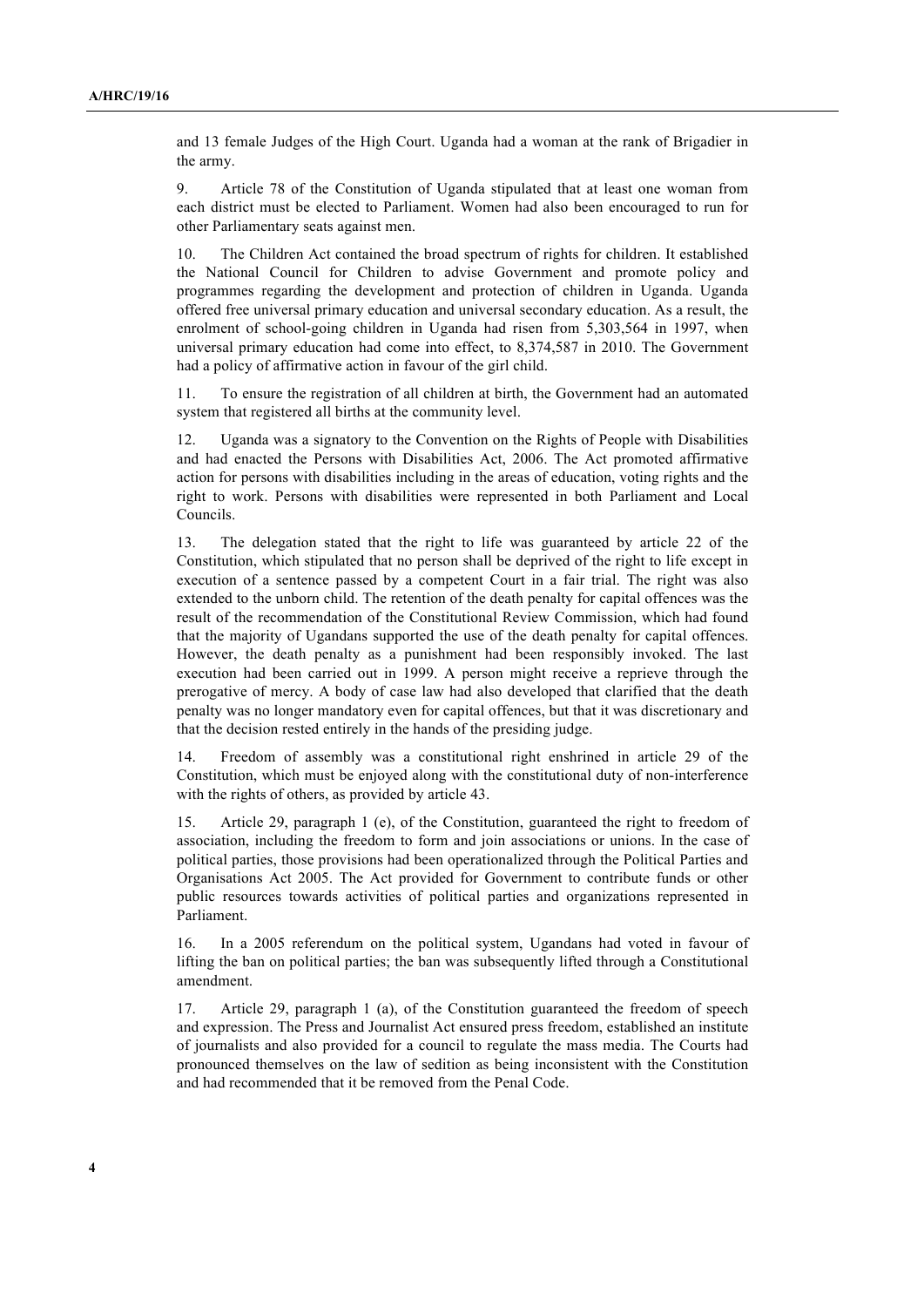18. The delegation stated that articles 24 and 25 of the Constitution guaranteed protection from torture and cruel, inhuman or degrading treatment or punishment. Uganda was in the process of domesticating the Convention against Torture and Other Cruel, Inhuman or Degrading Treatment or Punishment (CAT) through the enactment of the Anti-Torture Bill. The Bill sought, inter alia, to hold those who torture individually liable for their acts. In the event of excessive use of force, the aggrieved persons would be entitled to remedies by the Uganda Human Rights Commission and courts of law.

19. Article 59 of the Constitution guaranteed Ugandan citizens 18 years and older the right to vote. Article 61 provided for the holding of regular, free and fair elections. In line with that provision, Uganda had held Presidential, Parliamentary and Local Council elections in 1996, 2001, 2006 and 2011. Over time, the management of the electoral process had improved, with the 2011 general elections widely acknowledged as more peaceful in relation to the past.

20. Article 30 of the Constitution guaranteed all persons the right to education. Furthermore, article XVIII of the National Objectives and Directive Principles of State Policy mandated the State to promote free and compulsory basic education, and to take appropriate measures to afford every citizen equal opportunity to attain the highest educational standard possible. Parliament had enacted several laws to operationalize those Constitutional provisions. The Government had introduced free universal primary education in 1997 and universal secondary education in 2007.

21. The share of the national budget allocated to education had been increasing; i.e., from 13.7 per cent (1990) to 24.7 per cent (2008). In the 2010/2011 budget, funds for the education sector had increased to 1.13 trillion Ugandan shillings, up from 1 trillion in 2009.

22. The Ministry of Gender, Labour and Social Development handled, inter alia, genderrelated issues. Article 33 of the Constitution guaranteed the rights of women. The Domestic Violence Act 2010 was aimed at protecting victims of domestic violence and punishing perpetrators. To curb the practice of female genital mutilation (FGM), Parliament passed the Prevention of Female Genital Mutilation Act 2009. It criminalized the practice of FGM, provided for the prosecution of offenders and sought to protect victims. Consultations were ongoing on the Marriage and Divorce Bill. The Prevention of Trafficking in Persons Act 2010 comprehensively addressed human trafficking.

23. The National Women's Council promoted the role of women in national development. The National Development Plan outlined measures to mainstream gender issues in all aspects of development. The National Action Plan on Women had been adopted to promote gender mainstreaming in all development plans and programmes.

24. The delegation emphasized the Government's commitment to strengthening the legal and institutional framework to fight corruption. The legal framework comprised the Anti-Corruption Act and the Leadership Code. The institutional framework included the Anti-Corruption Court, the Inspectorate of Government, the Directorate of Public Prosecutions and the Public Accounts Committee of Parliament. Those were aimed at strengthening the investigative and prosecutorial functions.

25. Article 31, paragraph 2 (a), of the Constitution prohibited marriage between persons of the same sex. Sections 145 and 146 of the Penal Code prohibited same-sex relations. While the Constitution, under chapter four, guaranteed the rights of all persons, the promotion and protection of human rights must be carried out within the social and cultural context. Such practices remained a matter of private choice.

26. Challenges existed regarding capacity-building, mainstreaming of human rights issues in all aspects of governance, poverty, public awareness of human rights issues, corruption, infrastructural development and climate change.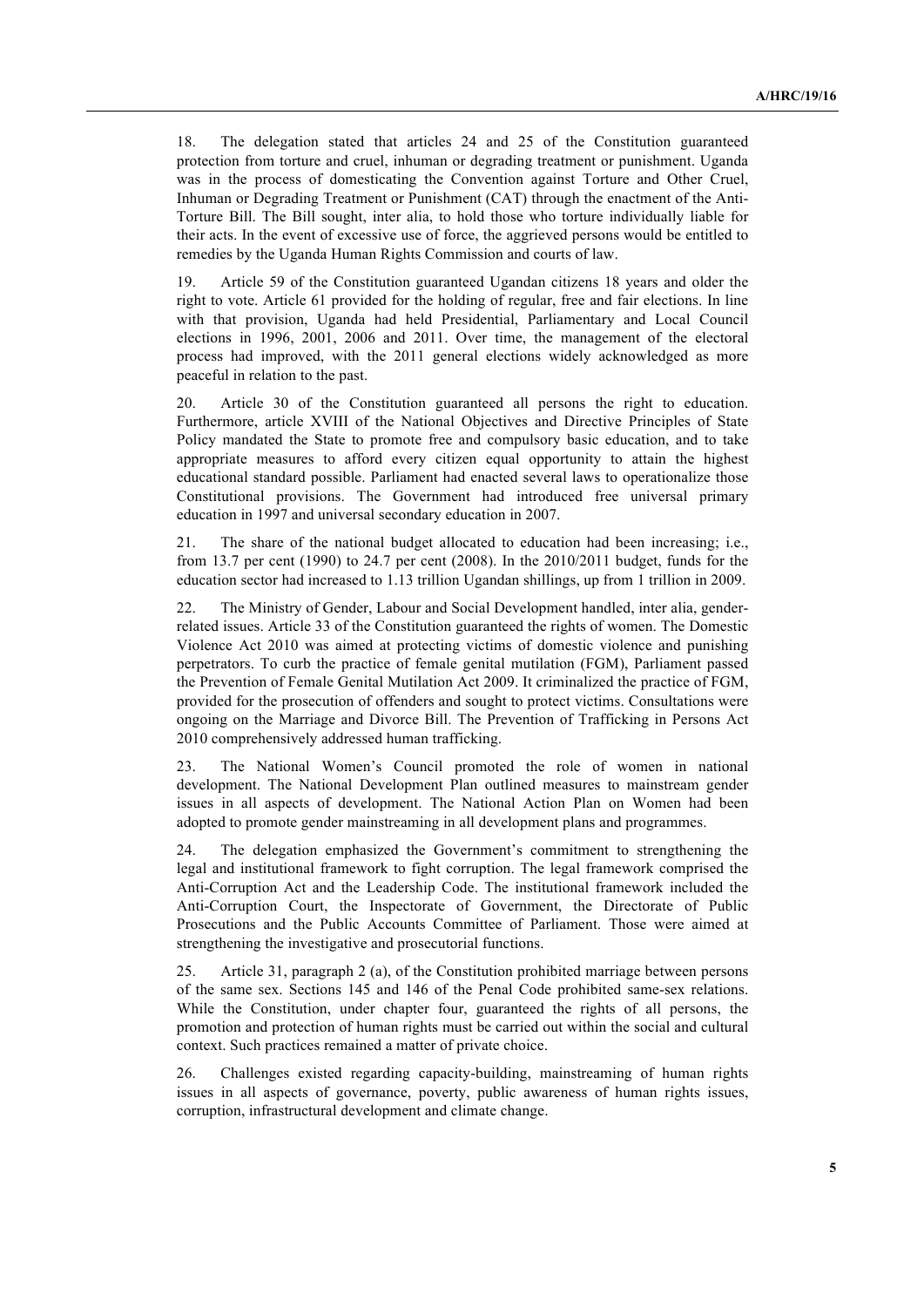27. The Government had adopted a recommendation for a National Action Plan to be developed as part of a follow-up mechanism on issues raised in the review and recommendations. Specific measures would be taken to strengthen the capacities of various human rights institutions, including the provision of financial, logistical and technical support, as well as human resource development, to enable them to effectively fulfil their respective mandates.

28. There was a well-defined strategy for sensitization and the raising of public awareness on human rights issues from the grass-roots to the national level through, inter alia, civic education by the Uganda Human Rights Commission; voter education by the Electoral Commission; and efforts to inculcate human rights, voter education and civic education in the education curriculum of schools. Mainstreaming human rights issues was included in the training curricula of security agencies.

29. Measures were needed to address the challenge of a costly justice system, especially for the poor, by making the legal process less technical and more affordable and strengthening and promoting pro bono legal services.

30. Anti-corruption measures were strengthened through comprehensive forfeiture laws and practices against all those found guilty of corruption; the imposition of stiff custodial sentences; and the strengthened oversight function of Parliament on accounting, procurement and internal audit function.

31. The Government had further committed itself to the institutionalization of an annual review of the human rights situation in the country. It was also committed to establishing a human rights department, whose mandate would be defined in consultation with the Uganda Human Rights Commission, and a Standing Committee of Cabinet on Human Rights to provide policy guidance on human rights issues.

32. The delegation concluded by stating that Uganda had the political will and adequate legal, policy and institutional frameworks and measures for addressing issues pertaining to the sustainable promotion, protection and enjoyment of human rights.

#### **B. Interactive dialogue and responses by the State under review**

33. During the interactive dialogue, 55 delegations made statements. Many delegations expressed appreciation for the national report and the comprehensive presentation made by the delegation of Uganda. Delegations also noted the Government's achievements in the area of education. Additional statements that could not be delivered during the interactive dialogue owing to time constraints are posted on the Extranet of the universal periodic review when available.<sup>1</sup> Recommendations made during the dialogue are to be found in section II of the present report.

34. Sri Lanka commended the efforts of Uganda to advocate free and compulsory basic education, and noted that the National Budget for education had enjoyed a significant increase. It also commended the considerable decrease in maternal mortality rates and the efforts undertaken to combat HIV/AIDS. It noted the establishment of the national councils for women and children. It made a recommendation.

35. Singapore recognized the challenges faced by Uganda, and noted that progress had been made in areas such as economic growth and health. It was noted that the Government had made education a development priority. Singapore made recommendations.

<sup>&</sup>lt;sup>1</sup> Djibouti, Ethiopia, Italy and Nigeria.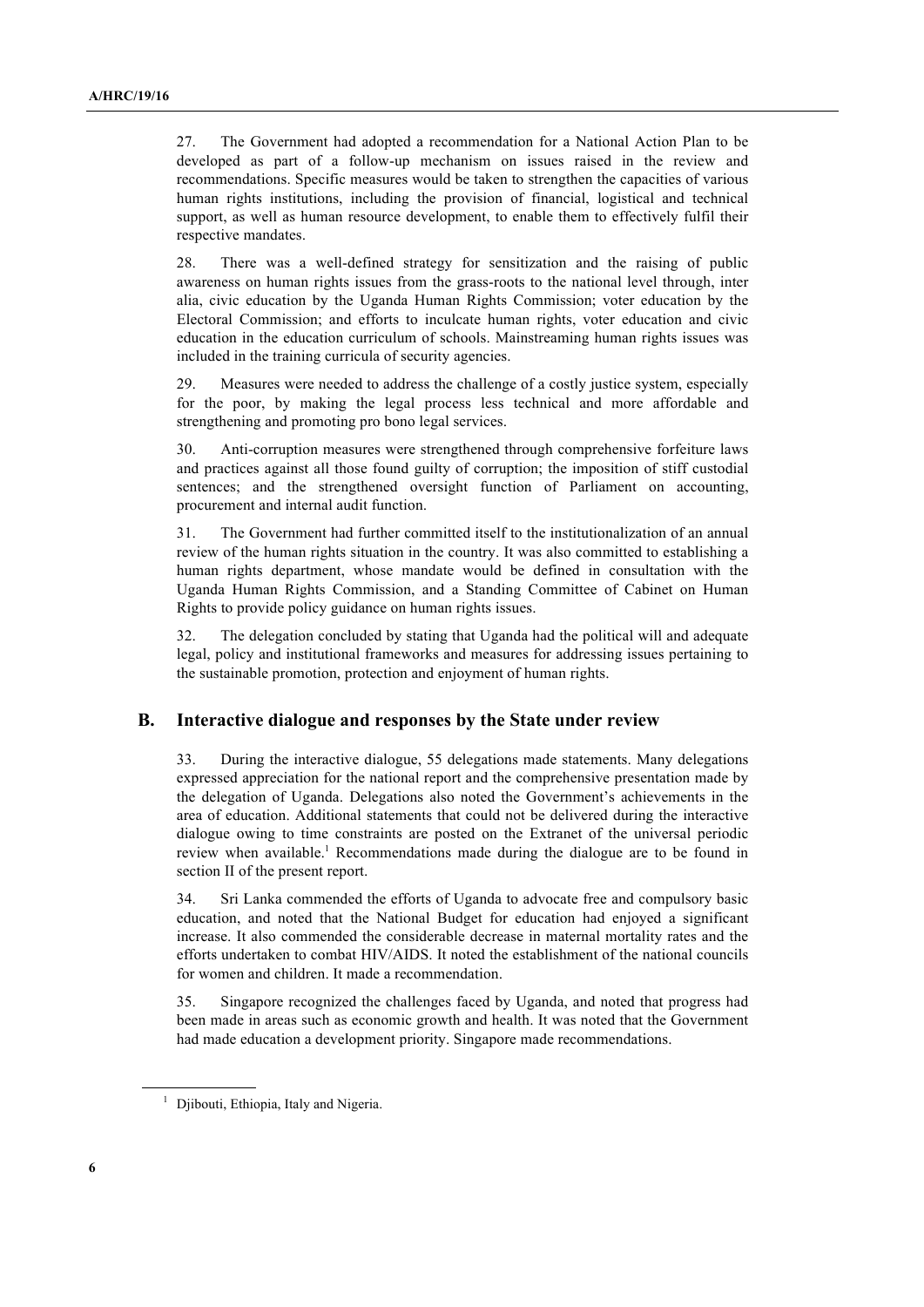36. Zimbabwe noted the successes of Uganda in addressing fundamental human rights in the areas of health, education and housing, as well as the rights of children, women and persons with disabilities. It was impressed by the work of the various established commissions. Zimbabwe appealed to the international community to assist Uganda regarding capacity-building when requested. Zimbabwe made recommendations.

37. The Russian Federation noted the establishment of the commission on human rights, the commission on amnesty, and the national councils on the rights of women and children. It noted the act being adopted on persons with disabilities, in line with the Convention on the Rights of Persons with Disabilities. Those measures were conducive to further strengthening of human rights. It made recommendations.

38. Morocco welcomed the commitments Uganda had made in the fight against poverty in the rural areas, through the implementation of a comprehensive package of pragmatic and ambitious programmes. It inquired about the State's technical and financial assistance needs to ensure effective implementation of the programmes. It also welcomed the State's efforts regarding the right to education. Morocco made a recommendation.

39. Cuba welcomed that Uganda prioritized infrastructure, energy, health, education, water and human capacity-building. Cuba acknowledged the increasing political and financial support to universal primary education and the incorporation of human rights into the education strategy. It also acknowledged the incorporation of universal secondary education in Uganda and the decreasing child and maternal mortality rates. Cuba made recommendations.

40. Nepal noted the establishment of different human rights institutions, such as the Human Rights Commission. It also commended the success achieved in areas such as health, education, environment, decent accommodation, the rights of children, disabled persons and indigenous people, HIV/AIDS control and gender mainstreaming. The National Development Plan was noted. Nepal made recommendations.

41. France noted that the death penalty was still in force. Despite its ratification of CAT, Uganda still had no national legislation criminalizing the practice, while a number of allegations of ill-treatment had been attributed to the police and the army. The demonstrations of the previous April had given rise to a disproportionate use of force. France made recommendations.

42. Canada noted progress in reducing maternal mortality and morbidity in Uganda and welcomed the State's commitment regarding the Millennium Development Goal target by 2005. It acknowledged the Acts on preventing domestic violence and on FGM, and was concerned at the treatment of the lesbian, gay, bisexual, transgender and intersex (LGBTI) community in Uganda. Canada noted the excessive use of force by the security authorities during the post-electoral period. Canada made recommendations.

43. China expressed its appreciation to Uganda for attaching great importance to economic development, achieving progress in raising the health level, controlling the spread of HIV/AIDS, and realizing universal education at the primary and secondary levels. It showed its understanding that Uganda, as a developing country, was still facing many difficulties in poverty reduction and anti-corruption measures. China made a recommendation.

44. Swaziland praised the establishment of human rights institutions, and the enacting of national pieces of legislation that derived their content from human rights instruments. It inquired whether any budgetary allocation had been made to enable the implementation of the UPR recommendations. Swaziland encouraged international donors and partners to assist Uganda in the implementation of the recommendations. Swaziland made a recommendation.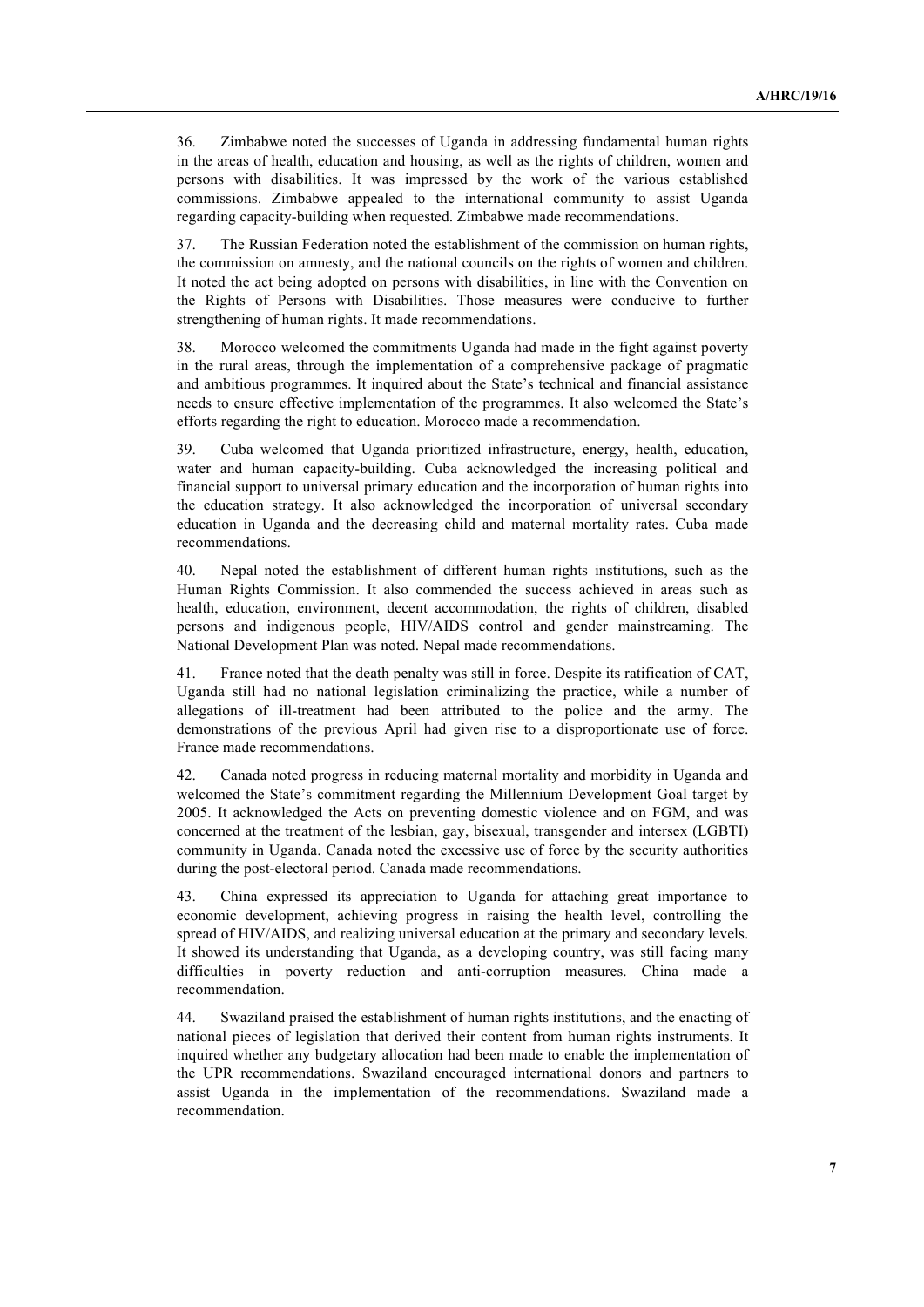45. Chad noted with satisfaction that Uganda was party to core international human rights instruments and that it had created a national human rights commission accredited with "A" status by the International Coordinating Committee of National Institutions for the Promotion and Protection of Human Rights. Chad made recommendations.

46. Norway was concerned at limitations to the freedom of speech and assembly, at cases of torture by security agencies, and at violations of sexual minorities' rights. It commended Uganda on the increased acceptance of women's rights within its policymaking framework, and acknowledged the Domestic Violence Act. Norway welcomed the dismissal of the Anti-Homosexuality Bill 2009. Norway made recommendations.

47. Ireland noted the recent tensions between persons attempting to exercise their rights to assembly and security forces in Uganda, and inquired what steps the Government was taking to ensure respect for the right to assembly. Ireland welcomed the draft anti-torture bill, and wished to be provided with an update on the bill's current status. Ireland made recommendations.

48. Algeria acknowledged the adherence by Uganda to eight international human rights instruments and the State's efforts to incorporate their provisions in domestic legislation. It acknowledged the State's achievements in the areas of HIV/AIDS, access to education, gender mainstreaming, inter-faith harmony, democratic governance and progressive realization of economic, social and cultural rights. Algeria made recommendations.

49. Austria was encouraged by the cooperation by Uganda with various United Nations bodies. It recognized the progress made to strengthen human rights protection through the establishment of the Uganda Human Rights Commission and the Equal Opportunities Commission. Austria inquired as to where the Commissions' work needed to be strengthened and what measures to that end were foreseen. It also asked what measures Uganda had undertaken to investigate the alleged use of excessive force by security forces during protests and to ensure that the freedom of expression was guaranteed. Austria made recommendations.

50. Senegal stated that the national report of Uganda provided useful information on various measures taken for women and children and other vulnerable groups, such as persons with disabilities, indigenous populations and refugees. Nevertheless, challenges remained, such as poverty and climate change. It wished to be informed about successes and challenges related to the Millennium Development Goals and the status of the draft law on national reconciliation. Senegal made a recommendation.

51. The Czech Republic expressed concern at the discrimination of LGBTI persons in Uganda. It made recommendations.

52. Poland welcomed the establishment of the Uganda Human Rights Commission, but was concerned at the existing challenges regarding the harmonization of national law with international standards and at some harmful traditional practices, particularly those concerning girls and women. It was also concerned at difficulties regarding the realization of the right to education. Poland made recommendations.

53. Belgium welcomed the de facto moratorium on the use of the death penalty and the Supreme Court's upholding of the 2005 ruling by the Constitutional Court, according to which mandatory death sentences and delays in execution of more than three years were unconstitutional. It regretted the reports on limitations of freedom of expression, association and demonstration. Belgium made recommendations.

54. Denmark noted that Uganda had not yet domesticated CAT. It was also concerned at limitations to freedom of expression and assembly during the post-electoral period and at the excessive use of force. Denmark commended Uganda for its decision to drop the Anti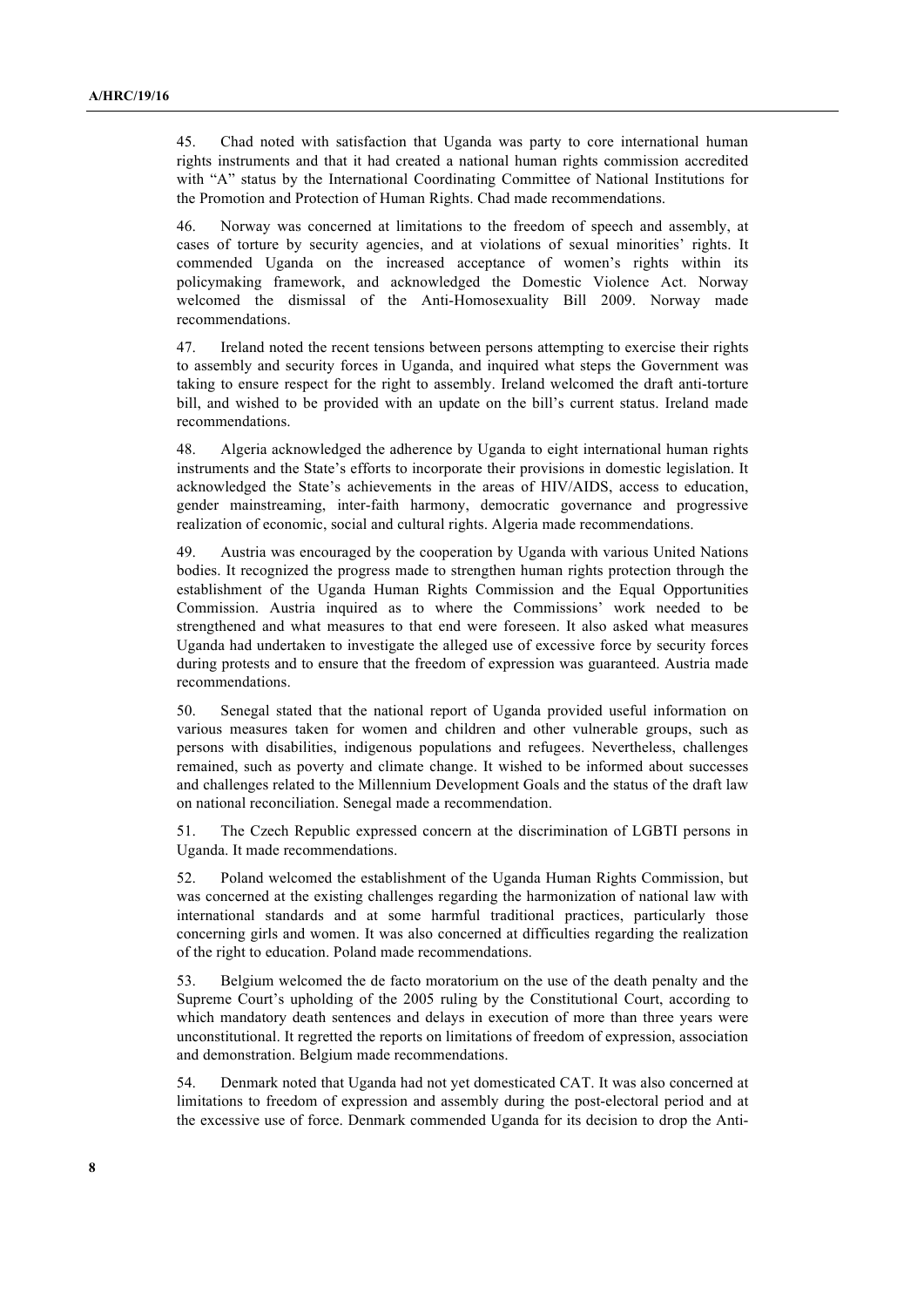Homosexuality Bill. However, it remained concerned at attacks and accusations against LGBTI people. Denmark made recommendations.

55. Germany inquired as to how Uganda would improve the protection of freedom of expression and how it would ensure an inclusive dialogue with civil society and the media. It also inquired as to what steps the Government had taken to facilitate the adoption of the bill on the prohibition of torture, and what action it had taken to ensure the ban on discrimination. Germany made a recommendation.

56. Switzerland expressed its pleasure that Uganda had limited the application of the death penalty; however, it was concerned about discrimination against LGBT persons and the fact that the Ugandan penal code authorized prosecution and sentencing on the grounds of sexual orientation. It also stated that the security forces had on several occasions resorted to the excessive use of force. It made recommendations.

57. Somalia commended the achievements in the promotion and protection of all human rights in Uganda. It noted that the international community should extend additional financial assistance in order to enable the Government to implement its National Action Plan. Somalia reiterated its gratitude to Uganda for assisting in the ongoing stabilization of Somalia, as that would boost the enjoyment of human rights in particular in the landlocked countries in the subregion.

58. Australia commended Uganda for its incorporation of the Rome Statute of International Criminal Court into domestic law and for the introduction of the Domestic Violence Act. Australia also urged Uganda to ensure that provisions concerning freedom of assembly and expressions were in conformity with international standards. Australia made recommendations.

59. The delegation thanked the States for their comments and positive contributions to the report. The death penalty as a punishment had been responsibly invoked; for example, the last execution had been carried out in 1999. The death sentence was no longer mandatory, even for capital offences, following the Supreme Court ruling of January 2009; those on death row and not executed within three years had their sentences automatically commuted to life.

60. On issues related to excessive force, the Government policy was that the individual officers were personally responsible and accountable for actions committed outside the law.

61. On freedom of association, the delegation reported that consultations, with all stakeholders, on the draft public order management bill were ongoing. Through the bill, the Government sought to regulate public demonstrations and assemblies and also lay down the responsibilities of all parties concerned.

62. On the issue of blocking rallies, the Government did not block rallies of political parties, except when such rallies were organized at places where the general public security, safety and livelihood were threatened.

63. On personal liberty, arbitrary arrests and unlawful detentions, the challenge, especially for the grass-roots population, was a lack of awareness about their rights and about the procedures to follow when their human rights were infringed on.

64. On the freedom of expression, the Press and Journalist Amendment Bill 2010 had been drafted in consultation with various stakeholders. It was yet to be tabled before Parliament. Meanwhile, additional comments from the public were still welcome, including during consideration by Parliament of the bill.

65. As to the media and criminal laws, legal avenues existed for redress where anyone felt his or her rights had been infringed upon.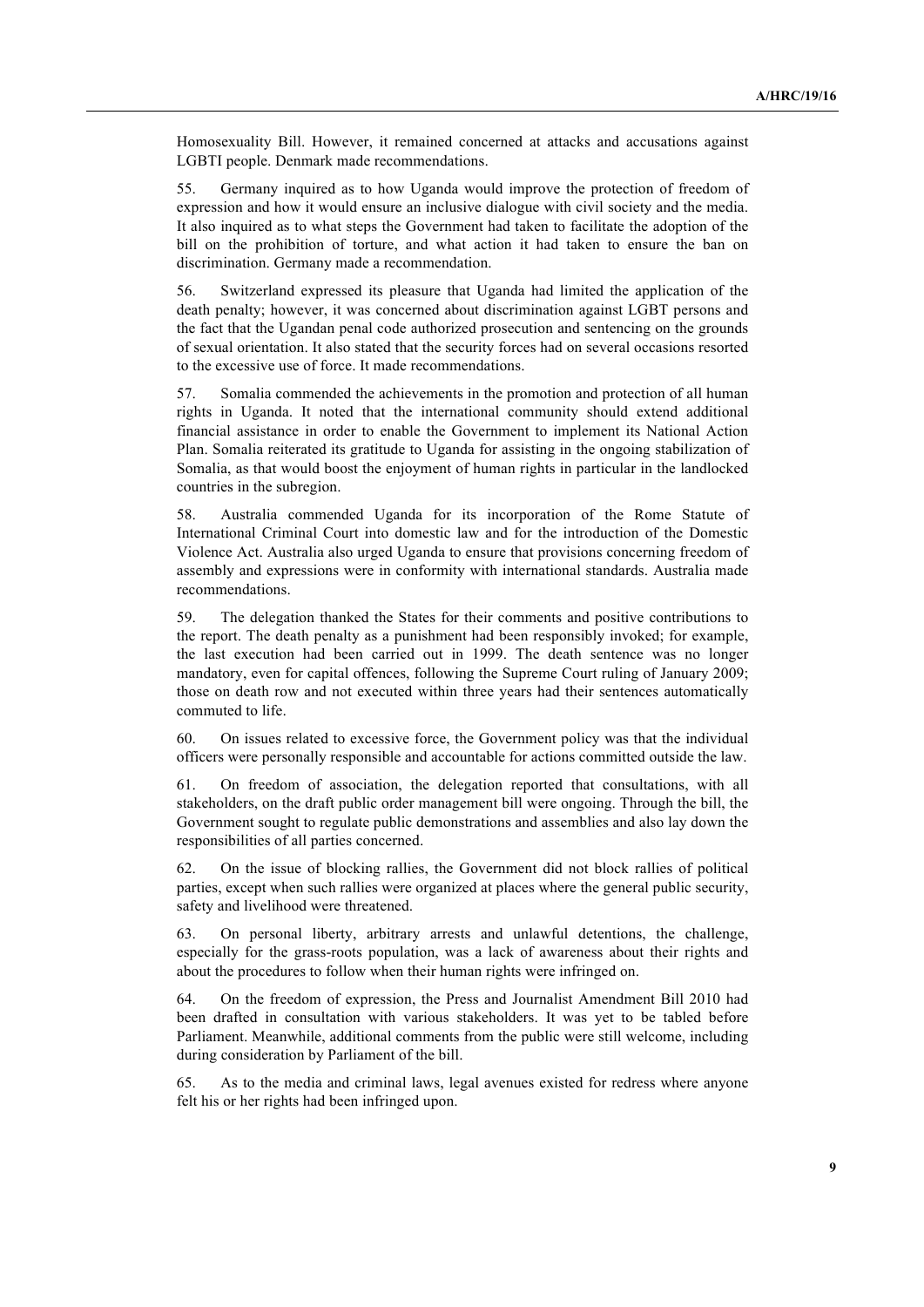66. While Uganda had signed the Optional Protocol to CAT, consultations were still ongoing with various stakeholders on its ratification. The Anti-Torture Bill was before Parliament.

67. On illegal detention, Uganda had experienced an unprecedented wave of terrorism around 1998 and 2000. All detention centres were gazetted and accessible to the general public. Article 23, paragraph 4, of the Constitution provided for a maximum period of 48 hours within which a suspect must be produced in court where he or she can apply for a writ of habeas corpus. A law enforcement actor acting outside these provisions would be personally liable for his actions. The police had measures in place to ensure that preliminary investigations were undertaken prior to the arrest of a suspect to comply with that Constitutional requirement.

68. Regarding the non-prosecution of officers, the delegation stated that that was a baseless assertion when considering that 36 police officers of the Rapid Response Unit had been charged in court for various torture-related offences.

69. As compensation claims were not predictable, they could not be fully budgeted for. In most cases, they were beyond the resources provided for in the budgets during a specific year, warranting them to be carried forward. Where resources were available claims were paid on a first-in, first-out basis, and a Compensation Committee had been established to handle the awards.

70. On health, the delegation reported that the Government had proposed the National Health Insurance Scheme in order to improve the internal mobilization of resources with formal and private sector contributions.

71. With regard to dilapidated health facilities and Regional Referral Hospitals, a capital development fund averaging 1.5 billion Ugandan shillings annually since the 2008/9 fiscal year was provided for construction, equipment, and staff transport.

72. On LGBTI persons, any individual who felt his or her rights had been infringed by the provisions of the law was free to go to court for redress or to initiate a process for the amendment of specific provisions of the law. The Anti-Homosexuality Bill was before Parliament. As for the plight of human rights defenders, the delegation stated that the Government did not condone violence against anyone. There was no evidence to corroborate the assertion that those who had left were being targeted. Regarding LGBTI organizations, Uganda laws did not discriminate against any organization wishing to register. What was important was that such an organization must meet the criteria as provided for in the NGO Registration (Amendment) Act 2009.

73. Regarding health-related discrimination, the delegation indicated that the HIV policy of Uganda was not discriminatory. According to laws and medical ethics, medical practitioners were under obligation not to discriminate and/or disclose personal medical records to third parties.

74. Rwanda noted with satisfaction the efforts in areas such as education, the rights of the child, women's rights, and the right to health. It noted the ratification by Uganda of many international and regional instruments. It also acknowledged the State's efforts in facing identified challenges and constraints in the promotion, protection and realization of human rights. Rwanda made recommendations.

75. Slovenia asked Uganda what measures had been taken: (a) to prevent malaria, tuberculosis and HIV/AIDS; (b) to stop the widespread discrimination against persons with disabilities and to provide them with equal opportunities; and (c) to prevent child abuse and rehabilitate children who had been used in hostilities. Slovenia expressed concern at gender inequality and harmful traditional practices. Slovenia made recommendations.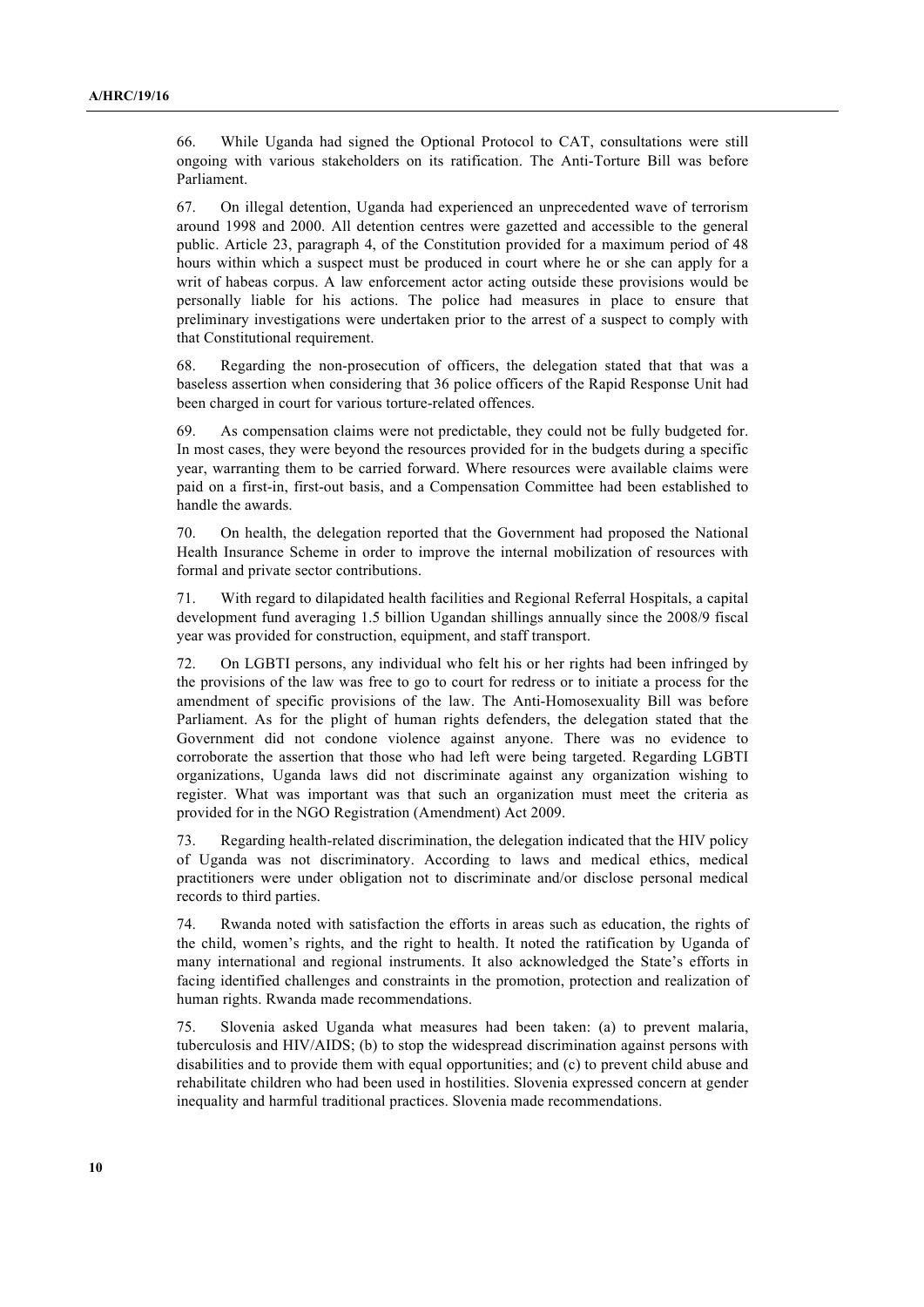76. Mozambique noted that Uganda had ratified the core human rights instruments and had taken steps to domesticate many of them. Mozambique applauded Uganda for the gains in the area of health. It noted that the Government was allocating a larger budget to education. Mozambique also praised Uganda for adopting a recommendation for a national action plan on human rights. Mozambique made a recommendation.

77. Hungary noted the efforts of Uganda to draw up an institutional and legal framework for the implementation of the human rights instruments to which the country was party. It welcomed the commitment to the prevention of genocide and the collaboration with the OHCHR presence in the country; however, it stated that there was room for improvement regarding cooperation with United Nations human rights mechanisms. Hungary made recommendations.

78. Turkey noted the anti-corruption measures initiated by the Government. Turkey praised the relevant articles of the Constitution guaranteeing protection from torture and the ratification of CAT. Turkey noted the increase in the number of women in Parliament and encouraged participation of women at the local level. Turkey made recommendations.

79. Argentina commended Uganda on the inclusion of a human rights perspective in its National Development Plan for 2015. Argentina made recommendations.

80. The United Kingdom encouraged Uganda to take concrete steps to improve the implementation of constitutional laws and institutions for respecting human rights. It recognized the Government's work to address discrimination against women, but noted that key laws in that regard had not been passed. It also urged the Government to take steps to tackle discrimination on the grounds of sexual orientation. It made recommendations.

81. Burkina Faso commended the adoption of the Domestic Violence Act of 2010 aimed at the protection of victims and criminal prosecution of perpetrators. It also welcomed the adoption of a national plan of action for women to promote gender mainstreaming. It appreciated the commitment by Uganda to enforce its plan of action for children enlisted in the State's armed forces. It made recommendations.

82. The Holy See acknowledged the efforts by Uganda regarding legal, policy and institutional areas, including the creation of the national human rights institution. It supported the State's protection of the rights to life and of the natural family and congratulated Uganda for reducing HIV/AIDS. It noted challenges regarding poverty, health conditions, primary education; and the phenomena of child soldiers and child labour. It made recommendations.

83. Brazil was encouraged by the commitment of Uganda to become a middle-income country in the medium term, and wished to be informed about the impact of the economic and financial crisis on the Government's ability to pursue the economic growth strategies. Brazil acknowledged the State's efforts and legislative steps taken to combat gender violence. Brazil made recommendations.

84. Spain congratulated Uganda for the non-approval of the Anti-Homosexual Act. It noted that Uganda had signed an action plan regarding children associated with armed forces, as well as its efforts to implement it. Spain welcomed the State's cooperation with OHCHR. Spain made recommendations.

85. Sweden noted that the Constitution of Uganda provided for the freedoms of expression and assembly; however, it was concerned about the proposed Press and Journalist Bill 2010 that would create new offences against freedom of expression. It also noted that the Ugandan Penal Code criminalized same-sex sexual conduct in private between consenting adults. It welcomed the de facto moratorium on executions. Sweden made recommendations.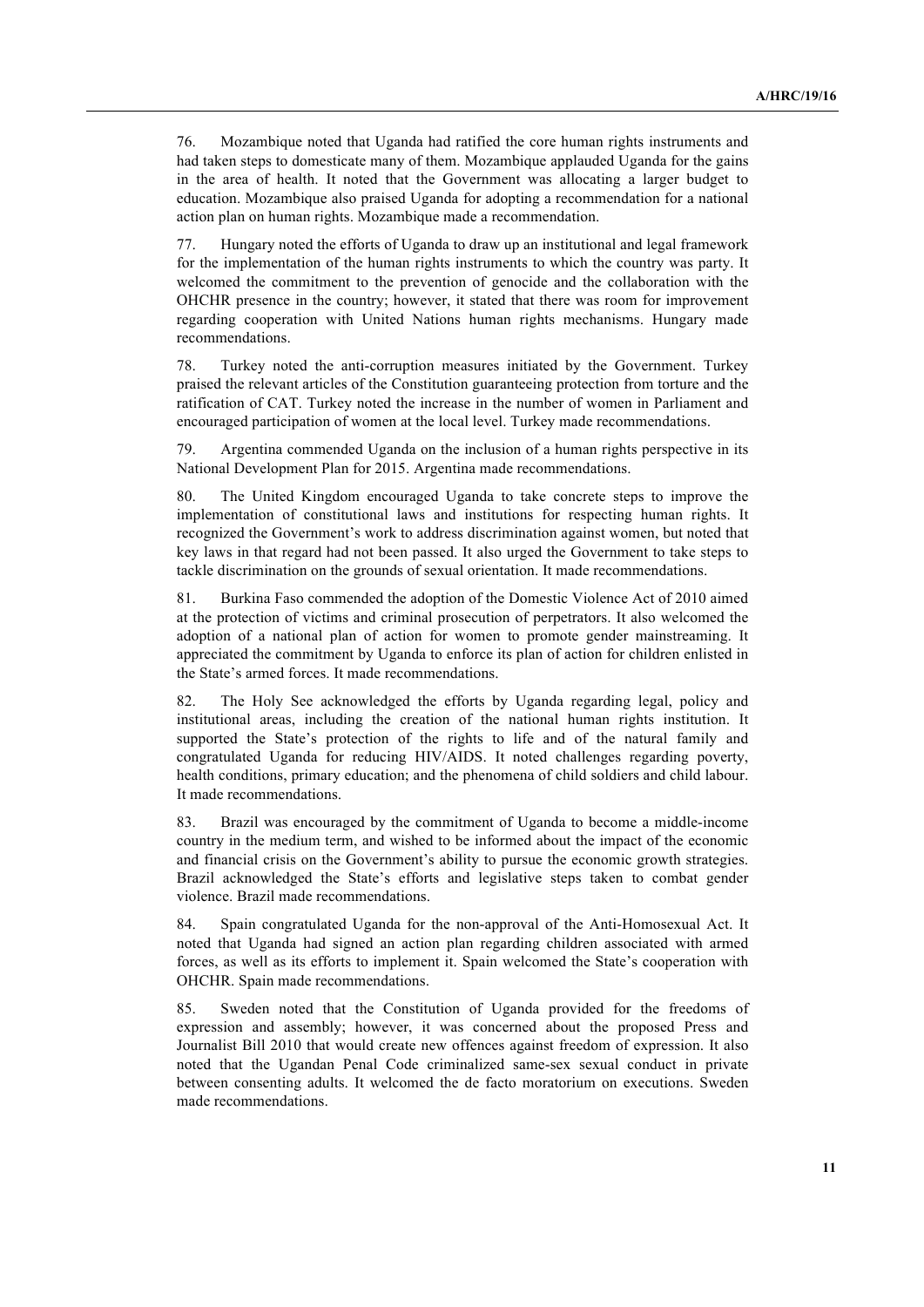86. Chile acknowledged the commitment by Uganda to implement its plan of action regarding children in armed conflict. It congratulated Uganda for the "A" status of its national commission of human rights. It expressed concern at information on restrictions on freedom of expression and assembly and inquired as to the position of Uganda in that regard. Chile made recommendations.

87. Ghana acknowledged both the commitment of and the concerted efforts by the Government to honour its human rights obligations. It commended Uganda for adopting the National Action Plan on Women. Ghana welcomed the Government's adoption of a recommendation for a national action plan to be developed as a part of a follow-up mechanism. Ghana made recommendations.

88. Japan welcomed the ratification by Uganda of a range of international human rights instruments and the active role that the Uganda Human Rights Commission had been playing. It was concerned about civilian casualties resulting from the State's response to the "Walk to Work" protests and the ill-treatment of opposition politicians. It noted the challenges in social reconstruction following civil war. Japan made recommendations.

89. The Netherlands noted discrimination and violence based on sexual orientation or gender identity in Uganda and that the same-sex relations and marriages were prohibited by law. It was concerned at reports on pastoralism, regarding security and rights to education, food, land and natural resources. The Netherlands noted that human rights defenders and lawyers were subject to harassment and violence. The Netherlands made recommendations.

90. Latvia noted with appreciation the State's openness and willingness to cooperate with special procedures mandate holders, several of whom had visited Uganda during recent years. Latvia made recommendations.

91. Mexico acknowledged the openness of Uganda regarding the international community. It encouraged Uganda to continue working to promote and protect women's rights, the right to education and the eradication of the death penalty. Mexico asked what measures Uganda was taking to prevent FGM. Mexico made recommendations.

92. The United States of America applauded the work of the Uganda Human Rights Commission; however, it noted with concern the use of excessive force by security forces, undeclared detention facilities known as "safe houses", and torture, as well as the Electoral Commission's lack of independence and failure to protect the rights of minority groups, in particular LGBT persons. It made recommendations.

93. Slovakia commended Uganda for the accreditation of its Human Rights Commission with "A" status by the International Coordinating Committee of National Human Rights Institutions. Slovakia also took positive note of the support extended by Uganda to the OHCHR country office. Slovakia acknowledged the Government's commitment to implementing the provisions of the action plan regarding children associated with armed forces. Slovakia made recommendations.

94. Burundi noted that the national report had been prepared in collaboration with public authorities, civil society organizations, NGOs, the private sector, and the Uganda Human Rights Commission. Burundi welcomed the establishment of the different human rights institutions. It encouraged Uganda in its efforts on health and education issues.

95. Romania stated that the various programmes implemented by Uganda aimed at lifting people out of poverty and the measures put in place in the health system were an example to be followed by other countries in the region. It noted, however, that no comprehensive protection framework for children's rights was in place and asked about the State's strategy to deal with those issues. It made recommendations.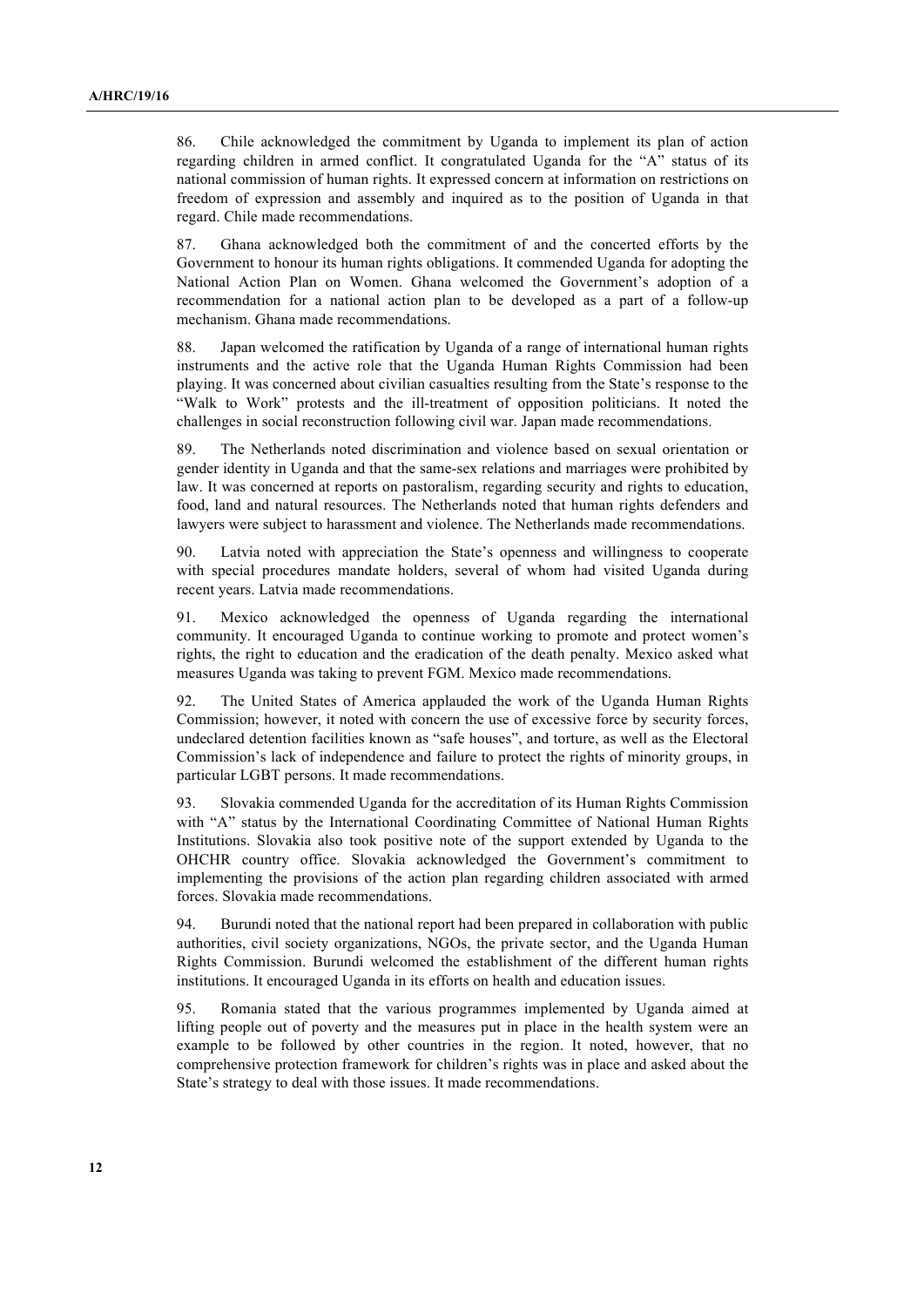96. Azerbaijan commended Uganda for the ratification of core international human rights instruments, its institutional and legal reform, and the establishment of the Human Rights Commission with "A" status. It noted the decrease in poverty, and improvements and challenges regarding water coverage and women's rights. Azerbaijan urged Uganda to take further measures to implement the Millennium Development Goals. Azerbaijan made a recommendation.

97. The Congo stated that action taken by Uganda, particularly in the area of promotion and protection of the right to health and education, was outstanding. It noted, however, that the rights of women and children and the situation of the rights of indigenous populations, in particular the Batwas people, were a cause of concern. The Congo made recommendations.

98. Mauritius commended the State's institutional strengthening of its human rights infrastructure, including the "A" status Human Rights Commission; the ratification and domestication of regional and international human rights instruments; the National Development Plan, and measures taken regarding the right to health and education and persons with disabilities' rights. It called upon the international community to provide Uganda with technical assistance.

99. Indonesia noted with appreciation the wide-ranging legal framework for the promotion and protection of human rights in Uganda and the establishment of the Uganda Human Rights Commission mandated by the Constitution. It also applauded the provision of free basic education and the improvement of health-care services. It made recommendations.

100. Angola noted with pleasure that Uganda gave particular importance to primary education, making it free and compulsory for all. It noted the increase in budget allocated to education, and the progress made in the field of health. Angola further stated that notwithstanding that progress, tuberculosis, malaria and HIV/AIDS continued to be the principle causes of death and morbidity. Angola made recommendations.

101. Costa Rica acknowledged the institutional framework of Uganda, in particular its Human Rights Commission in conformity with the Paris Principles, and the commission on equal opportunities. It also noted the constitutional and legislative development regarding the right to a clean and healthy environment. It made recommendations.

102. The United Republic of Tanzania commended the enactment of the Domestic Violence Act 2010, the implementation of the economic stimulus package, and the efforts to prioritize the health sector. It noted with encouragement the adoption by Uganda of a recommendation for a national action plan to be developed as part of a follow-up mechanism for issues raised in its national report. It made a recommendation.

103. Bangladesh acknowledged the Uganda Human Rights Commission, with its "A" status; success regarding a decrease in poverty; control of HIV/AIDS; and education and gender mainstreaming, among others. It noted that Uganda was party to many international human rights instruments and its commitment regarding children associated with armed forces; however, it also noted the persistence of poverty and disease. Bangladesh encouraged Uganda to protect children from culturally and legally unacceptable practices.

104. With regard to the concern raised by the United Kingdom that Uganda had not passed the Domestic Violence Act, the delegation recalled that it had been enacted and passed in 2010.

105. The head of delegation categorically refuted the issue raised by the representative of the United States regarding the existence of "safe houses" for torture, stating that clearly under no circumstances was there anything of the sort in Uganda, and that, if there were any, they were welcome to point them out. On the issue of massive deployments of security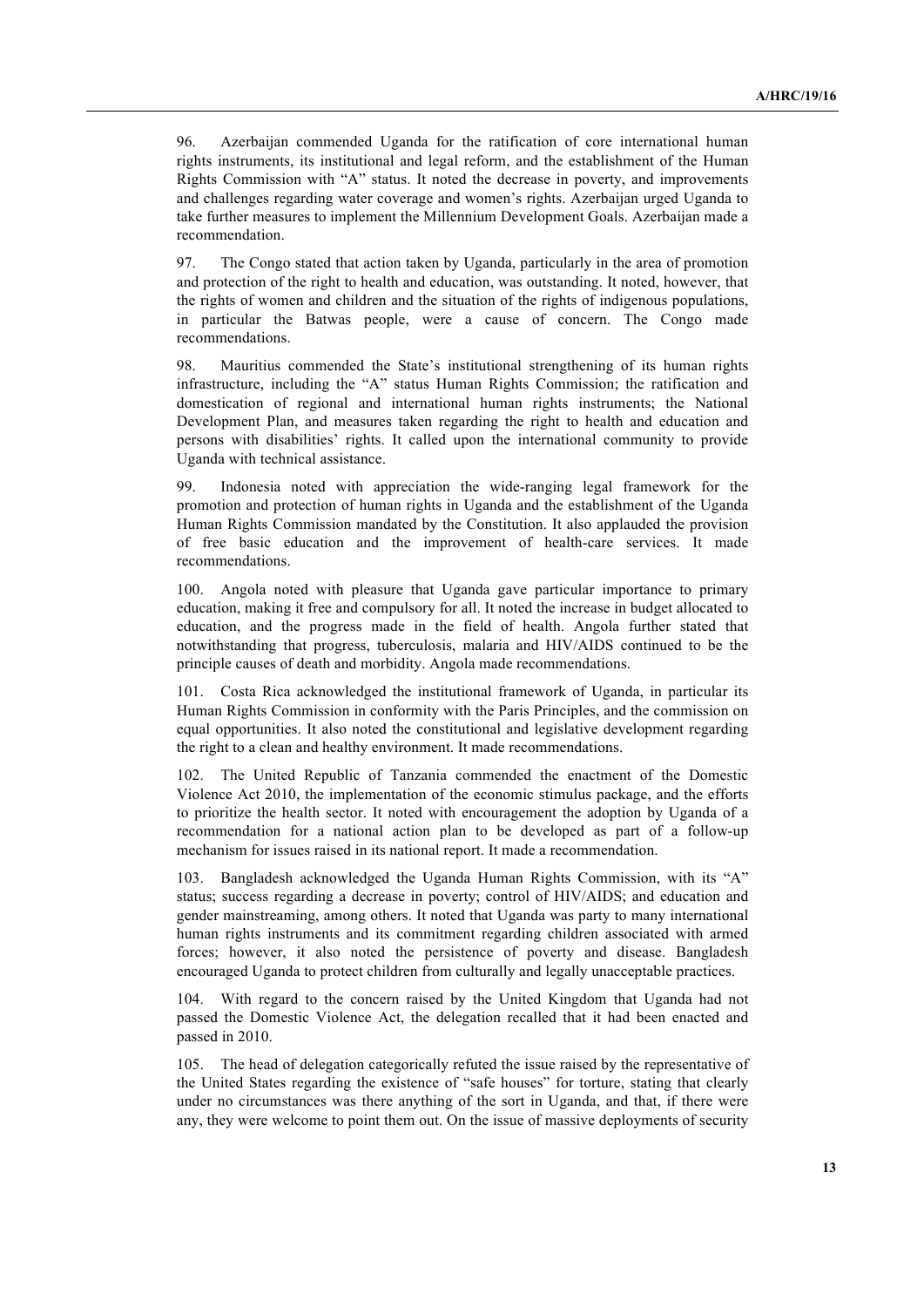forces, that was a practice that was common the world over during times of abnormality and threat to security, and Uganda was therefore doing nothing unusual.

106. On the concern raised by the Government of the United States regarding the president's call for constitutional amendments to limit rights to bail, the delegation stated that president was a Ugandan with equal rights within the constitution, and no one could stifle those rights. The president was simply exercising his right as stated in the Uganda constitution under article 29, on the protection of freedom of conscious expression, movement, religion, assembly and association.

107. The delegation clarified that it was not true that the registration of NGOs was to enable the State to control NGOs. NGOs were registered as a matter of procedure to simplify management and work relations.

108. The delegation emphasized that the Anti-Homosexuality Bill was a private member's bill.

109. In response to the issue of the independence of Electoral Commissioners, Uganda pointed out that they were vetted by Parliament.

110. The delegation concluded by stating that the Government was committed to fully adopting and implementing positive recommendations within its available resources. The Government called on the Working Group to support and endorse proposals for an action plan, as a framework for follow-up action on the implementation of the recommendations, and urged the international community to support its efforts in its development and its implementation.

# **II. Conclusions and/or recommendations**\*\*

111. **The recommendations formulated during the interactive dialogue listed below have been examined by Uganda and enjoy the support of Uganda:**

111.1 **Integrate international human rights instruments into domestic law (Chad);**

111.2. **Continue to harmonize its domestic legislations with those international human rights instruments that Uganda is a party (Indonesia);**

111.3. **Amend accordingly all laws that are contrary to Uganda's national and international obligations to respect, protect and promote the freedoms of expression and assembly (Sweden);**

111.4. **Put in place a comprehensive strategy, including review and formulation of legislation, to modify or eliminate traditional practises and stereotypes that discriminate against women<sup>2</sup> (Poland);**

111.5. **Take further steps to protect right to assembly in line with their international obligations under the International Covenant on Civil and Political Rights and the provisions in the Ugandan constitution (United Kingdom of Great Britain and Northern Ireland);**

Conclusions and recommendations have not been edited.

 $2\degree$  The recommendation as read during the interactive dialogue "Put in place a comprehensive strategy, including review and formulation of legislation, to modify or eliminate traditional practises and stereotypes that discriminate against women, such as polygamy" (Poland).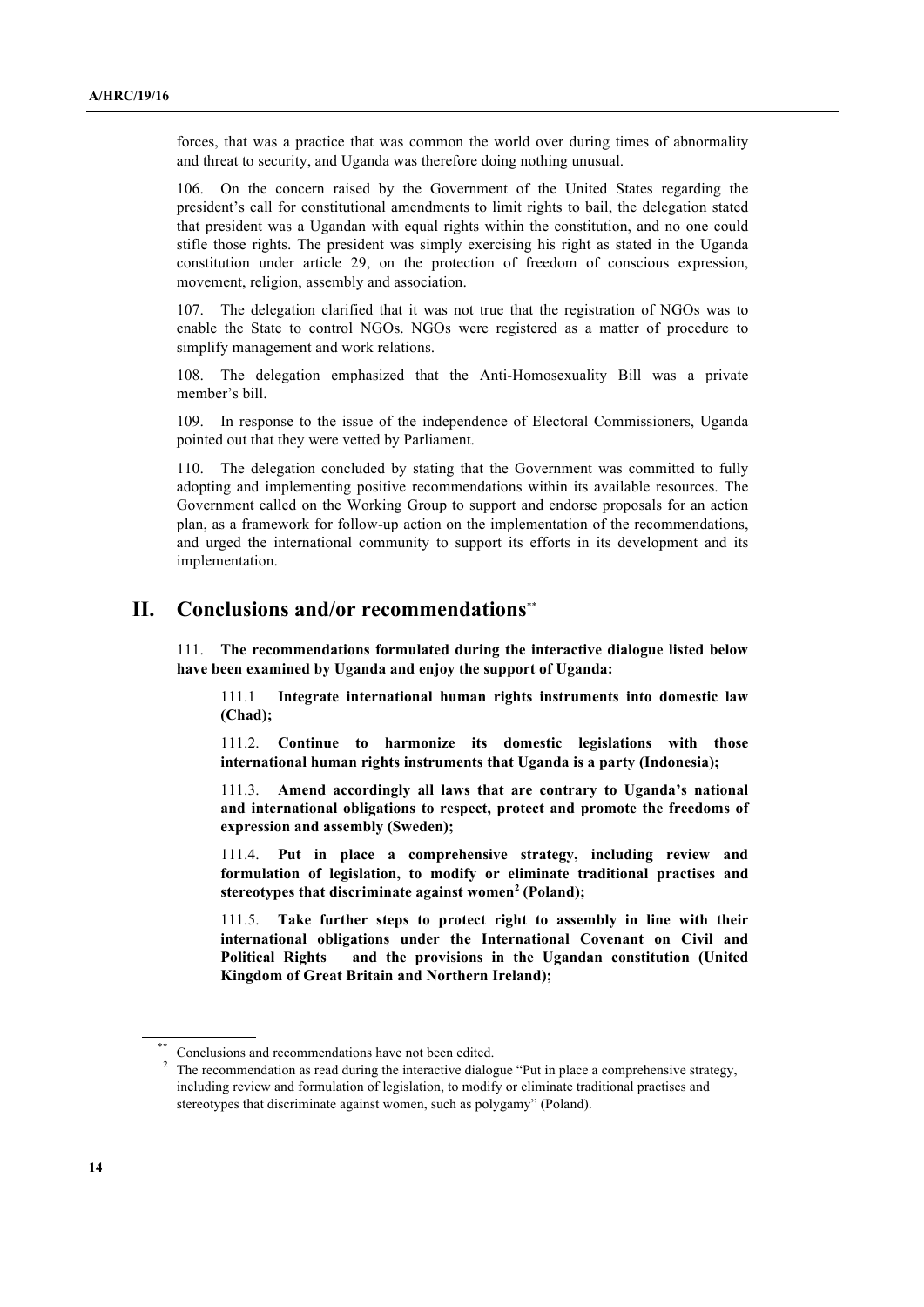111.6. **Continue to take measures to ensure an effective compliance with the legislations regarding the most vulnerable groups of the population (Costa Rica);**

111.7. **Continue efforts to build and strengthen national human rights and democratic institutions (Nepal);**

111.8. **Ensure the independence and adequate capacity of the Ugandan Human Rights Commission (Austria);**

111.9. **Introduce human rights education to increase the awareness of people about all sets of human rights (Nepal);**

111.10. **Integrate human rights in the school curricula (Chad);**

111.11. **Incorporate the World Programme on Human Rights Education and Training, particularly its second step, to its national programmes (Costa Rica);**

111.12. **More resources be allocated to Human Rights education in parts of the country that have for a long time been under rebel control or have endured destabilization as a results of many years of civil strife (Swaziland);**

111.13. **Engage civil society in the process of implementation of UPR recommendations (Poland);**

111.14. **Establish a permanent institution to synchronise the implementation of recommendations, the monitoring of performance and reporting (Hungary);**

111.15. **Enhance the status of the national plan of UPR follow up into a comprehensive national human rights' plan of action (Indonesia);**

111.16. **Ensure effective implementation of the Proposed National Plan of Action for the issues raised in its National Report as well as UPR recommendations (Tanzania);**

111.17. **Further enhance the cooperation with civil society in the promotion of human rights (Hungary);**

111.18. **Take administrative measures to ameliorate the situation of children and women (Congo);**

111.19. **Intensify the implementation of the National Action Plan on Women and of gender-sensitive poverty reduction and development programmes (Ghana);**

111.20. **Continue with the implementation of its National Development Plan (NDP) which promotes greater public-private partnership and the continuation of its export-led and market-driven development (Singapore);**

111.21. **Pursuing a participatory process in implementing the National Development Plan (Algeria);**

111.22. **Continue to implement strategies and socio-economic development plans in order to advance in the realization of the Millennium Development Goals by 2015 (Cuba);**

111.23. **Strengthen long-term efforts to provide reintegration measures in order to provide all children who have been recruited or used in hostilities with child- and gender- sensitive multidisciplinary assistance for their physical and psychological recovery (Ghana);**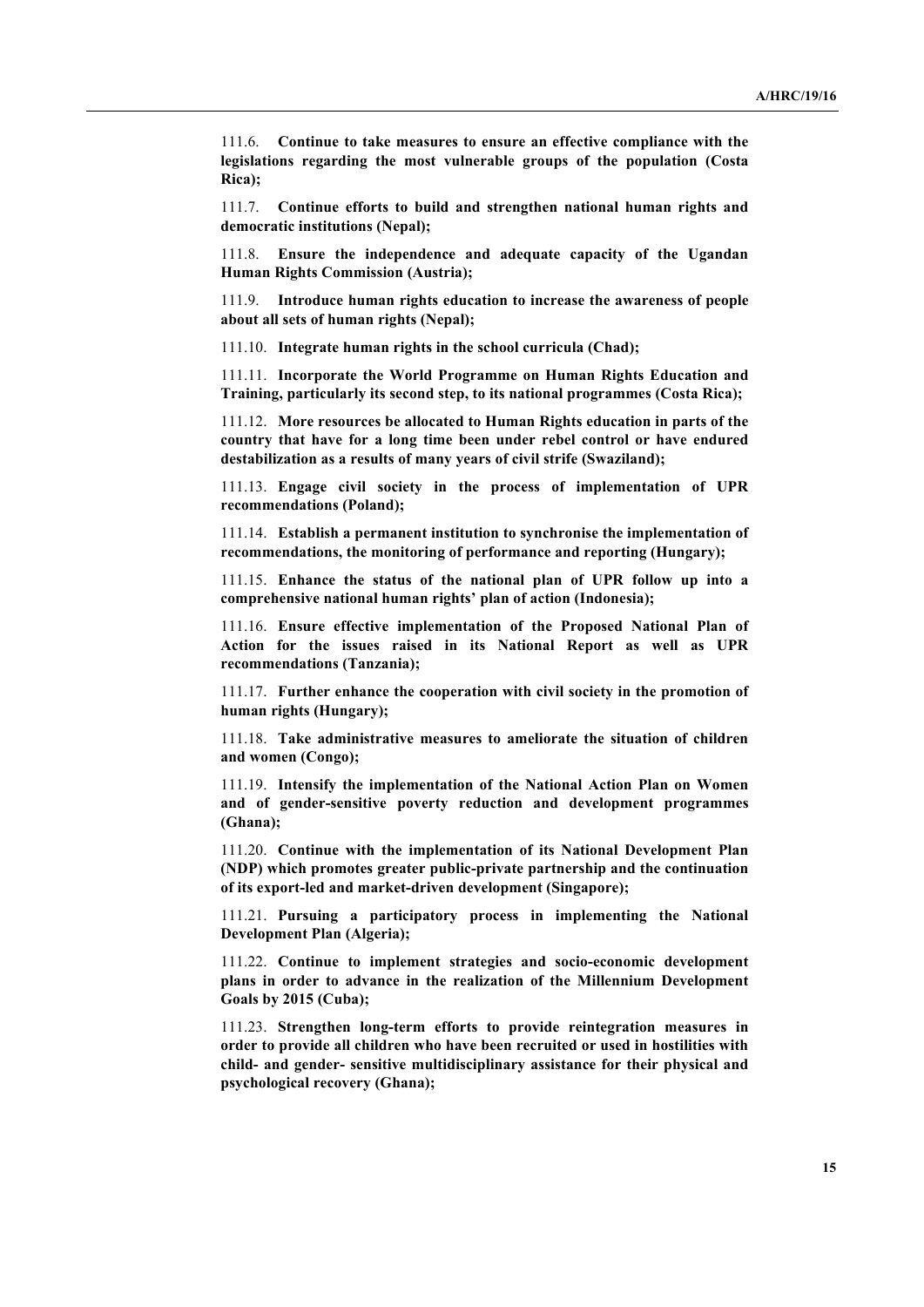111.24. **Draw up and implement a national plan of action on the implementation of recommendations made in the course of the UPR (Russian Federation);**

111.25. **Establish as soon as possible its national plan of action on human rights, in order to coordinate, promote and advance human rights in sustainable manner (China);**

111.26. **Establish a separate centralised mechanism for the preparation of national human rights reports (Russian Federation);**

111.27. **Establish a "one stop" centre to handle human rights treaty bodies and reporting obligations (Rwanda);**

111.28. **Strengthen its cooperation with the Office of the High Commission on Human Rights and seek international assistance for the implementation of the Plan of Action on Human Rights (Mozambique);**

111.29. **Harmonize civil, religious and customary legislation with articles 15 and 16 of the Convention on the elimination of all forms of discrimination against women (CEDAW), specifically through revising and amending the current version of the bill on Marriage and Divorce, ensuring that it does not discriminate against women (Mexico);**

111.30. **That laws, regulations and plans are followed-up with adequate training and resources to ensure that the improved rights of women become a reality on the ground (Norway);**

111.31. **Strengthen efforts to fulfil its obligations under CEDAW, including by full implementation of the Domestic Violence Act (Australia);**

111.32. **Take further necessary measures to increase and strengthen the participation of women in designing and implementing local development plans, and pay special attention to the needs of rural women (Azerbaijan);**

111.33. **The Ministry of Health in partnership with Ministry of Gender, Labour and Social Development mainstream disability in their awareness raising campaigns with a view to eliminate negative attitudes towards persons with disabilities in health centres (Slovakia);**

111.34. **Implement the steps envisaged in the promotion of rights of people with disabilities, with a special emphasis on equal opportunities for children**  with disabilities<sup>3</sup> (Hungary);

111.35. **Adopt measures to guarantee the rights of persons with disabilities, in particular, to fight against all forms of discrimination faced by women with disabilities, and regarding the lack of equal opportunities for minors with disabilities, with a particular attention to albino children (Spain);**

111.36. **Ensure the right to vote for persons with disabilities, in line with the Convention on the Rights of Persons with Disabilities, and implement, among others, alternative measures to enable them to vote freely and in secret, and to easily access to facilities (Mexico);**

<sup>&</sup>lt;sup>3</sup> The recommendation as made during the interactive dialogue 'Urgently implement the steps envisaged in this regard, with a special emphasis on equal opportunities for children with disabilities".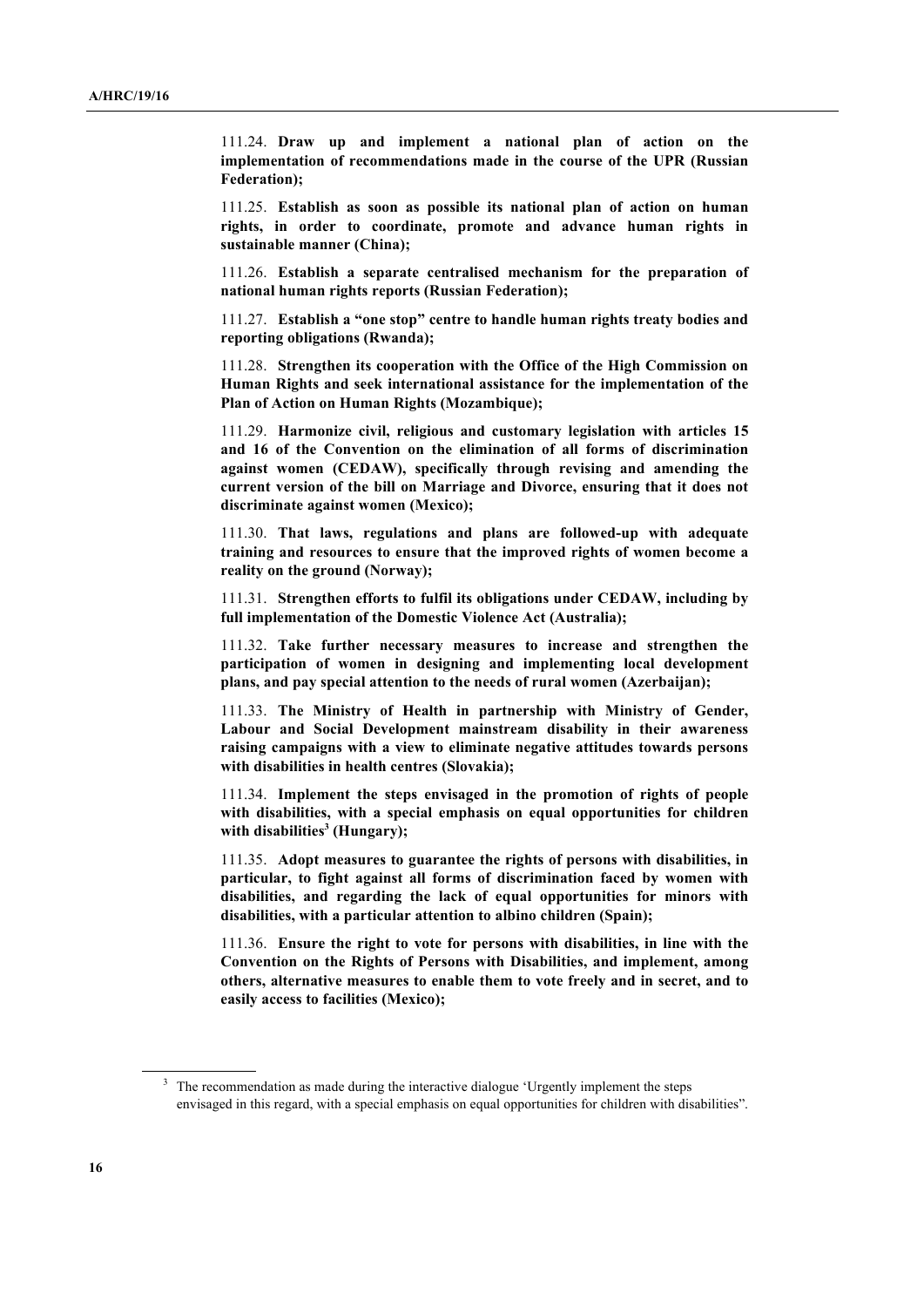111.37. **Consistently apply the rulings of the Court by converting all death sentences into life in prison after more than three years on death row (Belgium);**

111.38. **Enhance the separation of powers between the executive branches and the judiciary (Hungary);**

111.39. **Ensure that impartial, independent investigations are undertaken into allegations of human rights violations by security forces, including torture and other cruel, inhumane or degrading treatment, and that the findings of those investigations be made public (Canada);**

111.40. **Establish without delay a national prevention mechanism against torture, allowing non-governmental organizations and the Human Rights Commission of Uganda to have access to detention centres (Spain);**

111.41. **Take immediate measures to investigate the excessive use of force and incidents of torture by the security forces and to prosecute and punish its perpetrators (Czech Republic);**

111.42. **Eliminate detention facilities known as "safe houses" (United States of America);**

111.43. **Improve overall conditions of prisons and adopt relevant measures to tackle the problems such as overcrowding, unsatisfactory state of prisons and shortcomings in the supply of health care (Czech Republic);**

111.44. **Complete its strict approach to female genital mutilations with awareness-raising, prevention and education of the concerned communities (France);**

111.45. **Ensure the implementation of laws protecting women from violence, including sexual violence and sexual harassment (Czech Republic);**

111.46. **Ensure the effective implementation of the Prohibition of Female Genital Mutilation Act of 2010, as well as to prosecute and punish the perpetrators of that practise (Poland);**

111.47. **Take measures to prevent domestic violence, ensure equal rights and equal political participation of women, and take all the necessary steps to effectively implement the Act on the Prohibition of Female Genital Mutilation adopted in 2010 (Slovenia);**

111.48. **Strengthen its efforts, including with the international cooperation, aimed at preventing, sanctioning and eradicating all forms of violence against women, including the Female Genital Mutilation, and also adopt measures to harmonize the legal recognition of civil, political, economic and social rights between women and men (Argentina);**

111.49. **Implement the recently approved legislation on discrimination and violence against women and on prohibition of Genital Female Mutilation<sup>4</sup> (Spain);**

111.50. **Take necessary measures, including implementing the Prohibition of Female Genital Mutilation Act 2010, to ensure that victims of sexual violence** 

<sup>&</sup>lt;sup>4</sup> The recommendation as read during the interactive dialogue "Effectively implement the recently approved legislation on discrimination and violence against women and on prohibition of Genital Female Mutilation".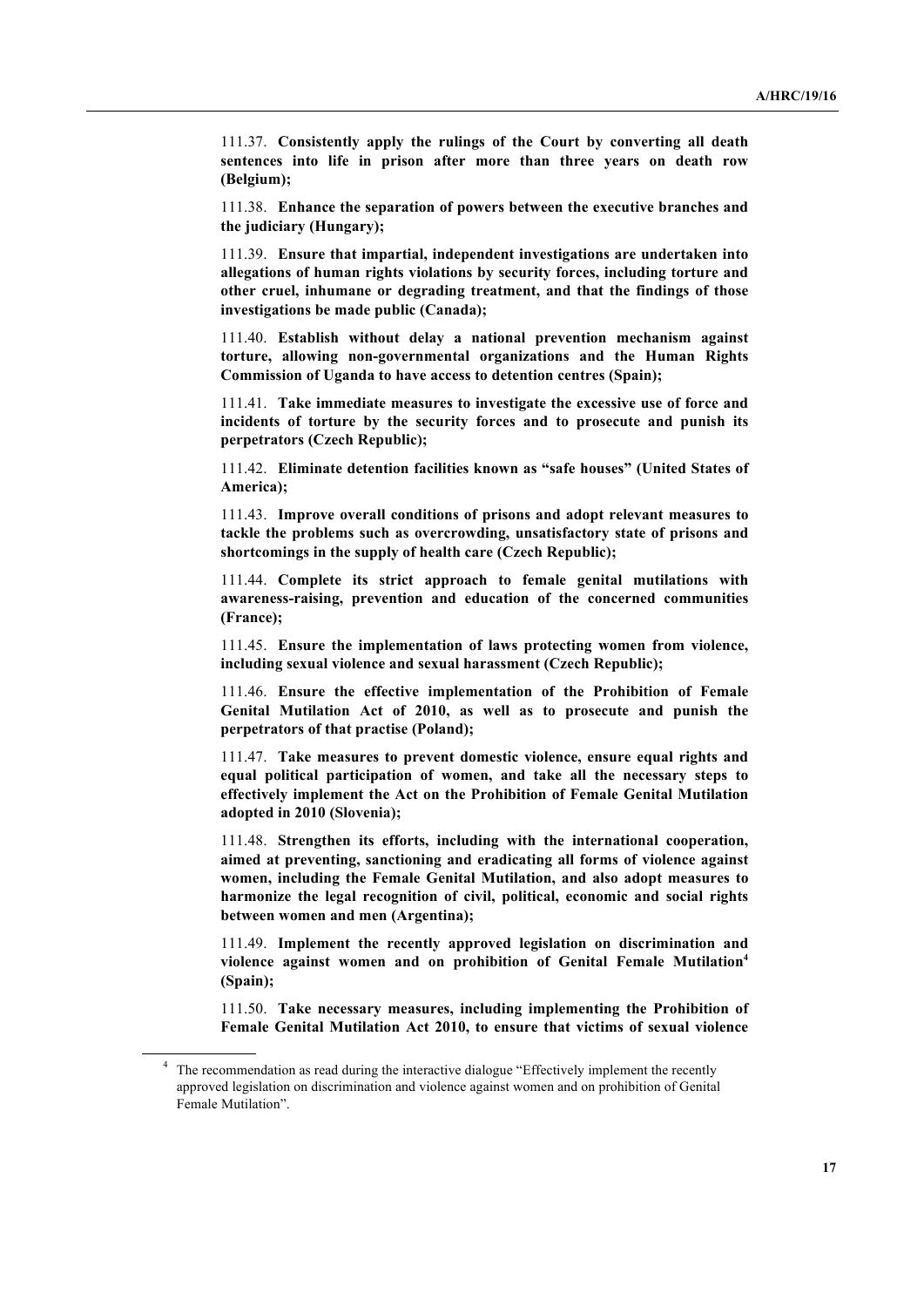**and other types of violence have access to effective protection and remedy (Japan);**

111.51. **Continue its initiatives aimed at improving the rights of Ugandan women and girls, including through the enforcement of the domestic violence act (Burkina Faso);**

111.52. **Prevent, investigate and prosecute sexual and gender violence against all women, including women with disabilities (Chile);**

111.53. **Prevent and investigate the incidents of sexual violence against women and bring perpetrators to justice (France);**

111.54. **Put in place appropriate regulatory and enforcement measures to increase compliance with the Domestic Violence Act and the Female Genital Mutilation act, and take steps to ensure that acts of violence against women, including women with disabilities, are investigated and prosecuted (Canada);**

111.55. **Investigate cases of gender violence and bring perpetrators to justice and provide legal and medical support to victims (Brazil);**

111.56. **Put in place stringent measures to ensure that children and youths are not recruited into the abhorrent practices incompatible with Ugandan law and culture (Zimbabwe);**

111.57. **Take the necessary measures to combat incidents of ritual killings of children and adults in various parts of Uganda and to ensure effective investigation and prosecution of these crimes (Czech Republic);**

111.58. **Take necessary measures to protect Ugandan children against all practices detrimental to their physical and moral integrity (Burkina Faso);**

111.59. **Continue efforts to provide better protection for the children, including reviewing its juvenile justice system (Indonesia);**

111.60. **Investigate and hold accountable police and security officers who attacked human rights defenders, journalists and civilians during the 2011 post-election period (Norway);**

111.61. **Accelerate the improvement of the judicial, police and prison systems in line with international human rights standards (Holy See);**

111.62. **Investigate and prosecute all persons found guilty of extrajudicial killings and attacks on human rights defenders (Belgium);**

111.63. **Let the decision to grant or withhold bail remain a prerogative of the judiciary (Belgium);**

111.64. **Make efficient and independent investigations of allegations of torture and ill treatment at earliest with a view to bringing perpetrators to justice (Switzerland);**

111.65. **Undertake a thorough investigation of all alleged cases and hold the officers accountable who committed these violent acts (Denmark);**

111.66. **In order to further prevent impunity, broaden victim participation in court proceedings, as well as ensure witness protection (Hungary);**

111.67. **Hold security personnel accountable for human rights violations (United States of America);**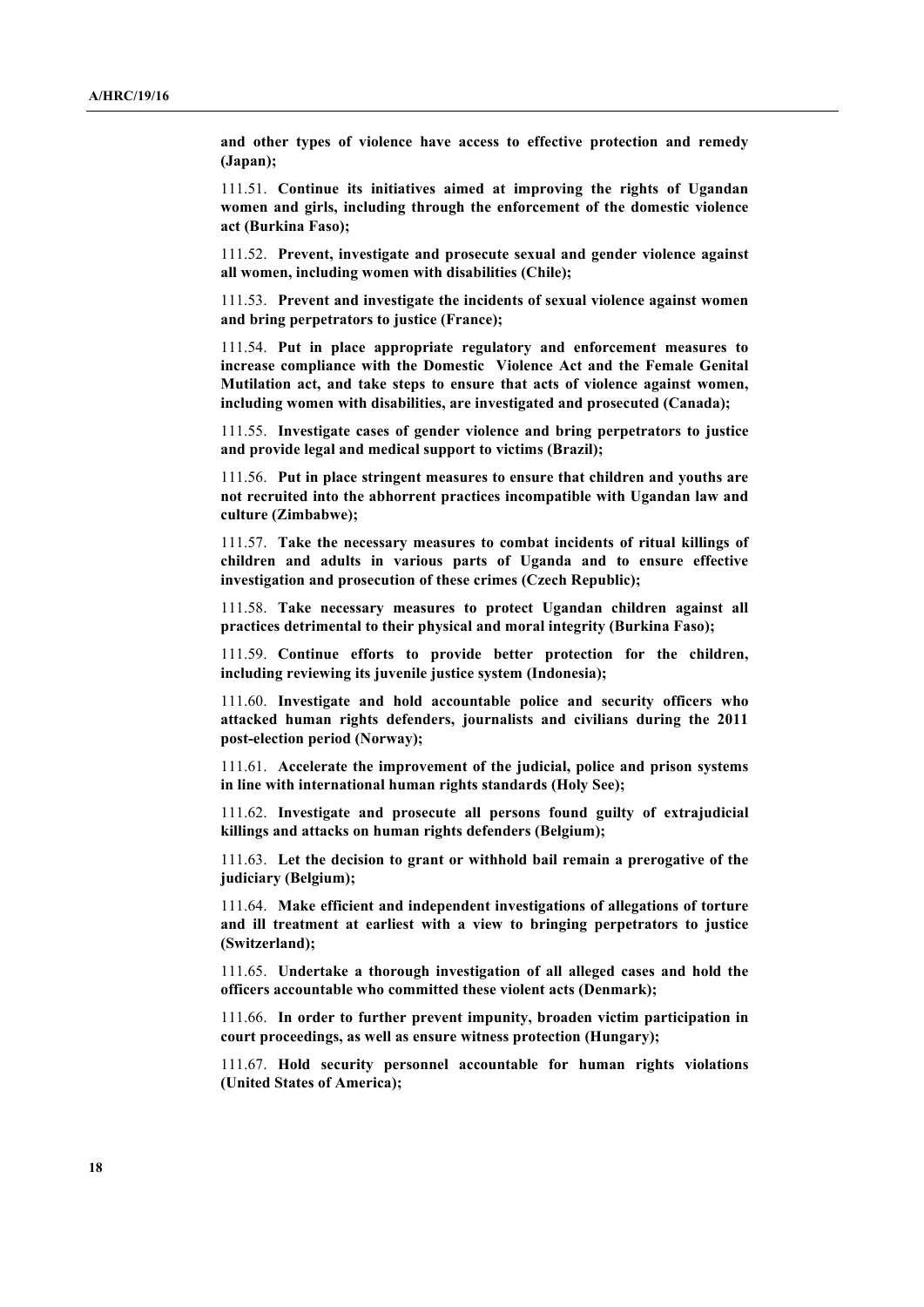111.68. **Investigate and hold accountable state security agents and members of the police and army who have committed human rights abuses as well as ensure adequate compensation for victims<sup>5</sup> (Austria);**

111.69. **Investigate and prosecute intimidation and attacks on LGBTcommunity members and activists (Netherlands);**

111.70. **Investigate thoroughly and sanction accordingly violence against LGBTs, including gay rights activists (Belgium);**

111.71. **Take immediate concrete steps to stop discrimination and assaults against LGBT persons (Czech Republic);**

111.72. **Strengthen and further develop measures to ensure that all children born within the national territory are registered (Ghana);**

111.73. **Guarantee freedom of expression, particularly the possibility to express criticism and opinion regarding acts of the government (Chile);**

111.74. **Lift laws that are contrary to the state's international obligations to respect, protect and promote freedom of expression and the right of peaceful and legitimate assembly (Belgium);**

111.75. **End intimidation, threats and physical attacks on journalists and promote open reporting and commentary on issues of public concern (Netherlands);**

111.76. **Ensure that human rights defenders can perform their legitimate duties free from any harassment and intimidation in line with international standards including the UN Declaration on HR Defenders (Slovakia);**

111.77. **Uphold the rights to freedom of expression and assembly<sup>6</sup> (Austria);**

111.78. **Train security forces to respect freedoms of expression and assembly (United States of America);**

111.79. **Take steps to put in place public order legislation which respects the right of assembly and demonstration while safeguarding citizen's rights to protection and safety (Ireland);**

111.80. **Undertake legislative reforms so that protection and promotion of laws on the freedom of expression and peaceful assemblies and associations would be guaranteed to all the residents of the country (Switzerland);**

111.81. **Lift the ban on all forms of public assembly and demonstration (Switzerland);**

111.82. **Repeal all relevant provisions in the legislation that are contrary to the country's international obligations with regards to the respect, protection and promotion of the right to freedom of expression (Slovakia);**

111.83. **Make the Electoral Commission appointment process more consultative (United States of America);**

<sup>&</sup>lt;sup>5</sup> The recommendation as read during the interactive dialogue: "Enact the anti-torture bill and investigate and hold accountable state security agents and members of the police and army who have committed human rights abuses as well as ensure adequate compensation for victims" (Austria).

<sup>&</sup>lt;sup>6</sup> The recommendation as read during the interactive dialogue "Uphold the rights to freedom of expression and assembly and ensure that the Public Order management bill currently discussed is fully in line with international human rights standards" (Austria).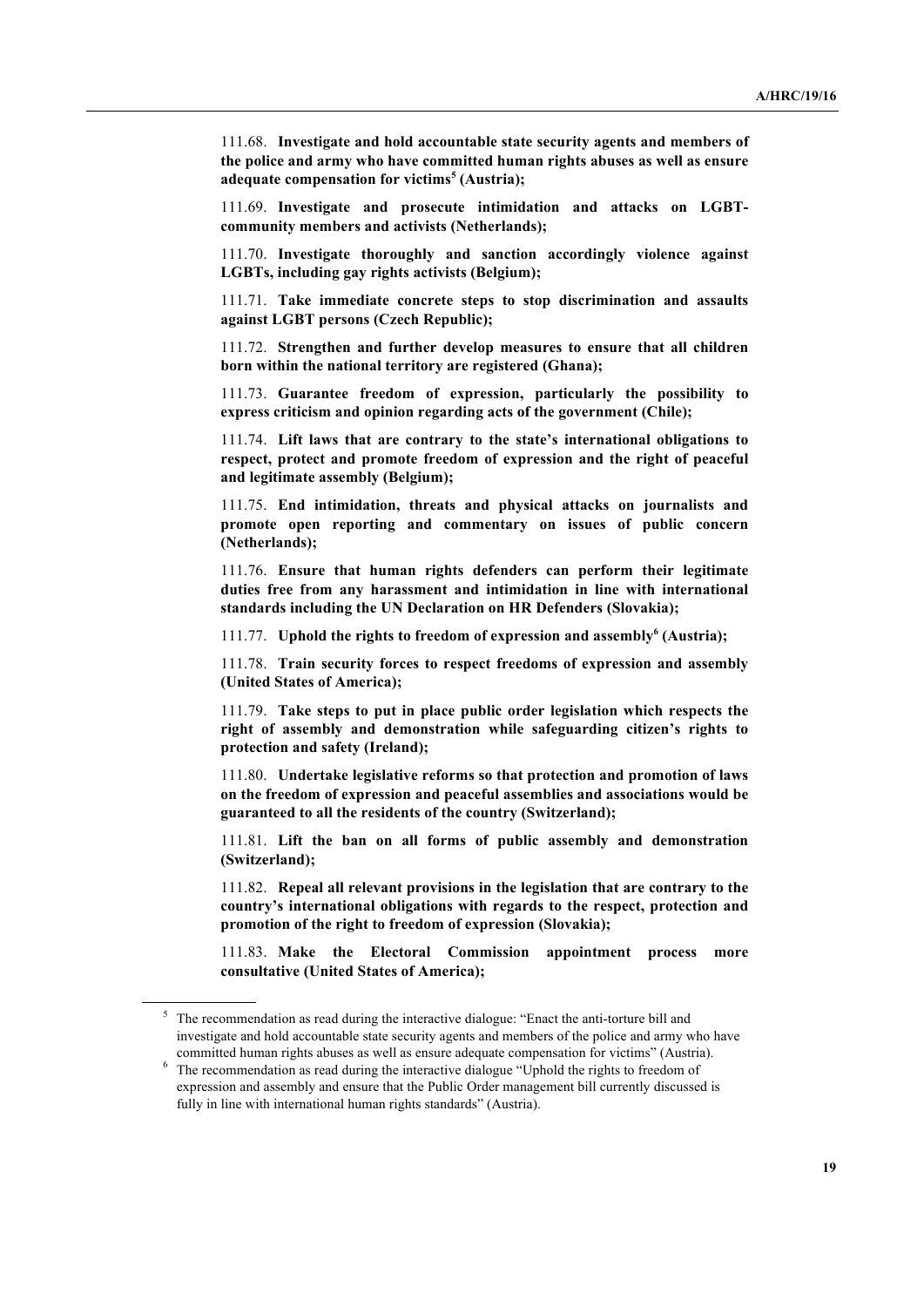111.84. **Assure full respect of freedom of association and peaceful assembly and punish all excessive use of force by security officers against peaceful demonstrators (France);**

111.85. **Implement policies to support food production, access to credit and school meals programs linked to local food production (Brazil);**

111.86. **Advance in designing a health programme allowing to tackle Malaria, Tuberculosis and HIV/AIDS, and continuing decreasing the child and maternal mortality rates, and increase life expectancy (Cuba);**

111.87. **Maintain measures to reduce HIV-AIDS mainly through strategies of abstinence and fidelity as well as through better access to medicines for all people in need, to avoid an increase in the infection rate (Holy See);**

111.88. **Continue to work with the World Health Organization and other relevant international agencies to further reduce the prevalence rate of HIV/AIDS and enhance access to quality health services for its people (Singapore);**

111.89. **Take steps to ensure that well –functioning health information systems are in place which combine disaggregated data from facilities, administrative sources and surveys, to enable effective monitoring of progress (Canada);**

111.90. **Consolidate on-going actions to reduce maternal mortality, to improve life conditions of persons with disabilities and to address the challenge of costly justice system, especially for the poor and in rural areas (Algeria);**

111.91. **Improve health indicators, particularly decrease maternal Mortality Rates which remain short of the 2015 MDG's target (Turkey);**

111.92. **Create a health insurance scheme for the poor<sup>7</sup> (Belgium);**

111.93. **Improve access for persons with disabilities to education and health care, with particular focus on children (Slovakia);**

111.94. **Continue to ensure access to education for all and to improve the education standards to lay a firm foundation for its economic development (Singapore);**

111.95. **Continue its efforts in the area of the right to education, in particular, the integration of human rights in sectorial strategies for education, by guaranteeing the inclusion of modules on human rights in the school curricula (Morocco);**

111.96. **Increase public expenditure on education and undertake additional efforts to improve the functioning of the education system, in order to ensure quality education for all children (Poland);**

111.97. **Continue to reinforce the development policy on primary education (Angola);**

111.98. **Continue efforts to protect the rights of marginalized and vulnerable population (Nepal);**

<sup>7</sup> The recommendation as read during the interactive dialogue "Increase access to sexual and reproductive health services by raising the health budget to 15 per cent in line with the Abuja declaration and by creating a health insurance scheme for the poor" (Belgium).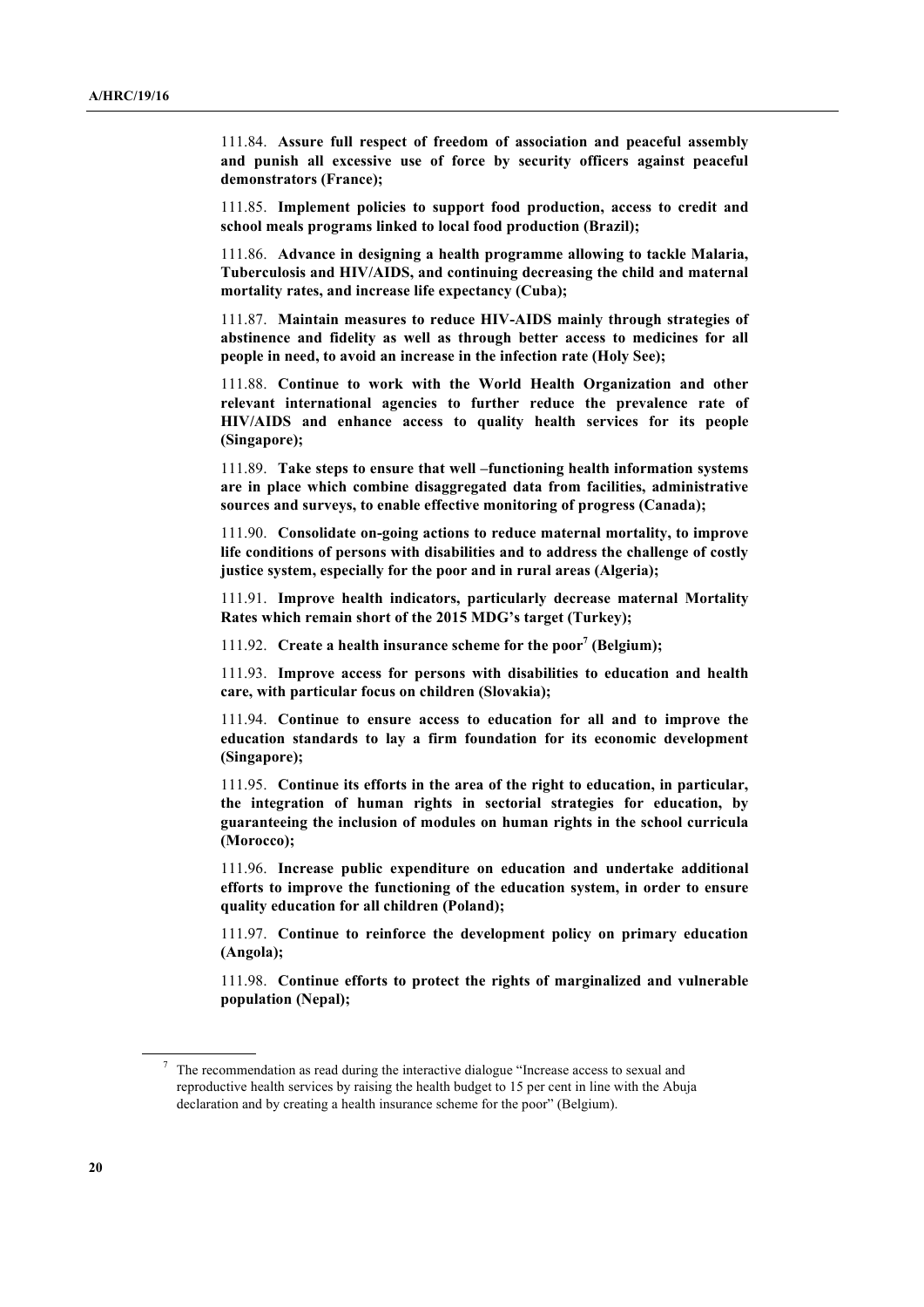111.99. **Pursuing accommodative dialogue with indigenous communities, with a view to minimize disruptive approaches to their lifestyle and traditions while improving their life conditions (Algeria);**

111.100. **Continue to take legislative and administrative measures to improve the rights of BATWAS people<sup>8</sup> (Congo);**

111.101.**Improve the life conditions of migrants and refugees in Uganda (Holy See);**

111.102. **Enforce more effectively the child labour and trafficking laws (United States of America);**

111.103.**Improve the protection of children by fighting against child labour (Holy See);**

111.104. **Amend the laws to include protection for domestic service work (United States of America);**

111.105. **Continue tirelessly to address the issue of resettlement of IDPs including by putting in place resources in provisions of basic services and infrastructure development (Zimbabwe);**

111.106. **Consider sharing with other countries in need its best practices on promotion and protection of human rights (Rwanda);**

111.107. **Request international assistance in order to combat scourges such as malaria, tuberculosis and HIV/AIDS (Angola);**

111.108. **Receive the assistance it requires, in personnel and logistical resources, to develop the health sector in order to reduce the child mortality rate (Sri Lanka);**

111.109. **Seek technical assistance with a view to strengthening its appreciable efforts in the area of human rights (Senegal);**

111.110. **Ensure that military personnel assigned to peace missions are provided with adequate training and clear guidance in relation to the protection, rights and needs of women, including issues related to sexual and gender-based violence as well as sexual exploitation and abuse (Canada).**

112. **The following recommendations will be examined by Uganda, which will provide responses in due time, but no later than the nineteenth session of the Human Rights Council in March 2012. The response of Uganda to these recommendations will be included in the outcome report adopted by the Human Rights Council at its nineteenth session:**

112.1. **Ratify the Second Optional Protocol to the International Covenant on Civil and Political Rights (ICCPR-OP 2**) **(Czech Republic, Belgium, Switzerland, Australia);**

112.2. **Ratify the ICCPR-OP 2 that aims to abolish the death penalty and amend the constitution to abolish any constitutional provisions that provide for death penalty (Sweden);**

<sup>&</sup>lt;sup>8</sup> The recommendation as read during the interactive dialogue "Take legislative and administrative measures to improve the rights of BATWAS people" (Congo).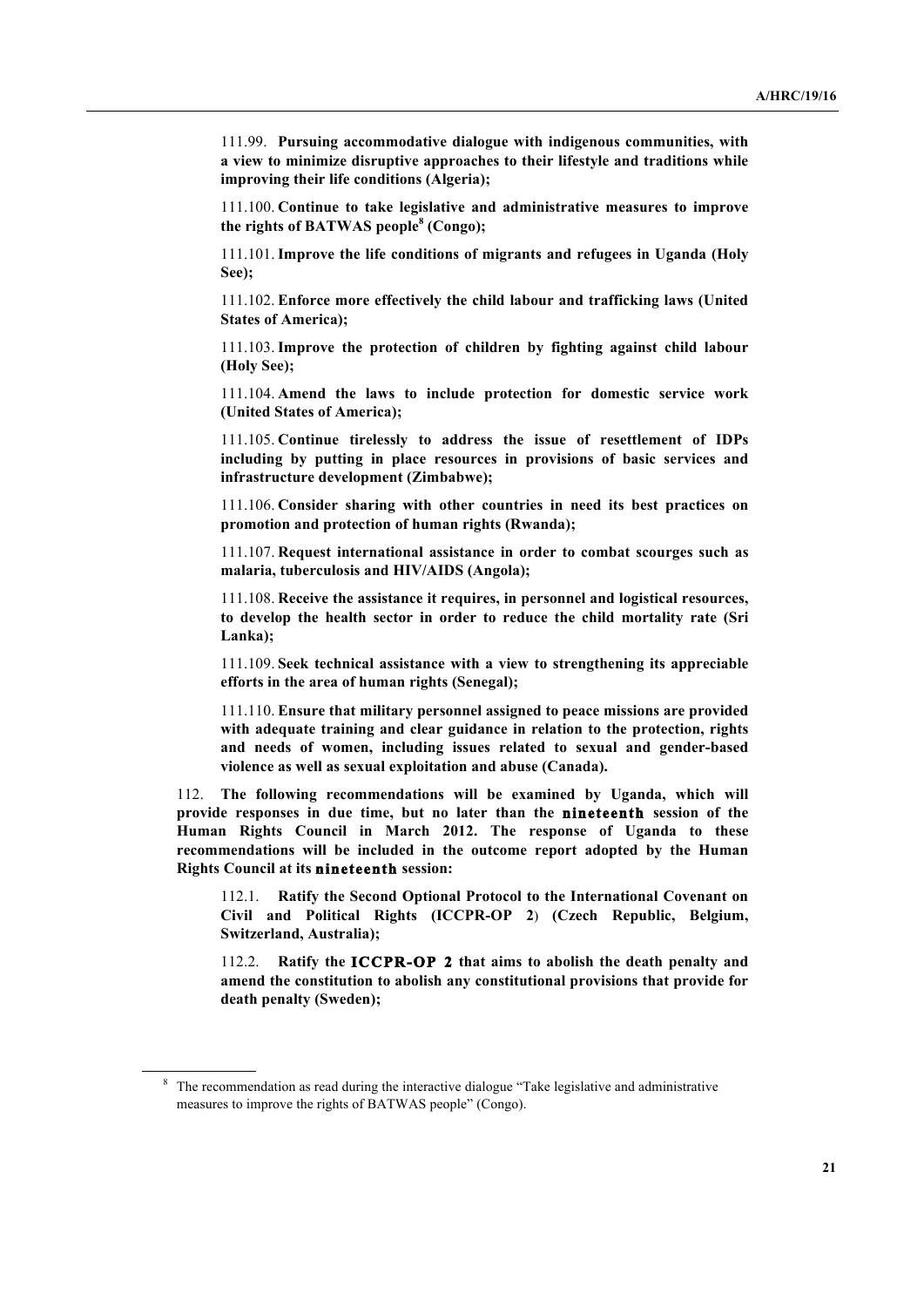112.3. **Ratify the Optional Protocol to the Convention against Torture and other Cruel, Inhuman or Degrading Treatment or Punishment (OP-CAT) (Switzerland, Brazil, Chile, Argentina) and adopt national legislation accordingly (Belgium);**

112.4. **Accede to the OP-CAT, and incorporate its provisions into domestic law (Australia);**

112.5. **Ratify the OP-CAT, and urgently adopt the draft Prohibition and Prevention of Torture Bill (Sweden);**

112.6. **Consider acceding to the OP-CAT and the Optional Protocol to the Convention on the Elimination of All Forms of Discrimination Against Women (OP-CEDAW) (Costa Rica);**

112.7. **Adopt legislation against torture, accede to the OP-CAT, and take all necessary measures to put an end to such acts, notably by bringing to justice State officials guilty of torture or ill-treatment (France);**

112.8. **Ratify OP-CEDAW (United Kingdom of Great Britain and Northern Ireland);**

112.9. **Study the possibility to ratify the International Convention for the Protection of All Persons from Enforced Disappearance (CED) and the ICCPR-OP 2 (Argentina);**

112.10. **Conclude the ratification process of the CED (Spain);**

112.11. **Ratify as soon as possible the CED (Japan);**

112.12. **Ratify the 1961 Convention on the Reduction of Statelessness (Slovakia);**

112.13. **Passing of the Anti-Torture Bill and efforts to hold accountable all those committing acts of torture and ensure timely and adequate compensations to victims (Norway);**

112.14. **An anti-torture bill be enacted by the current Parliament (Ireland);**

112.15. **Enact a law prohibiting torture and ratify the OP-CAT as the Uganda Human Rights Commission has recommended; demonstrate real commitment by holding those accountable who have committed acts of torture and ensuring timely and adequate compensation to victims (Denmark);**

112.16. **Give effect to the provisions of CAT in national legislation (United Kingdom of Great Britain and Northern Ireland);**

112.17. **Approve and implement as soon as possible the bill against torture, in order to effectively implement protection as provided by CAT (Mexico);**

112.18. **Enact pending anti-torture legislation (United States of America);**

112.19. **Enact the anti-torture bill9 (Austria);**

112.20. **That Public Orders Management Draft Bill be brought in line with Uganda's international human rights obligations (Norway);**

<sup>&</sup>lt;sup>9</sup> The recommendation as read during the interactive dialogue "Enact the anti-torture bill and investigate and hold accountable state security agents and members of the police and army who have committed human rights abuses as well as ensure adequate compensation for victims" (Austria).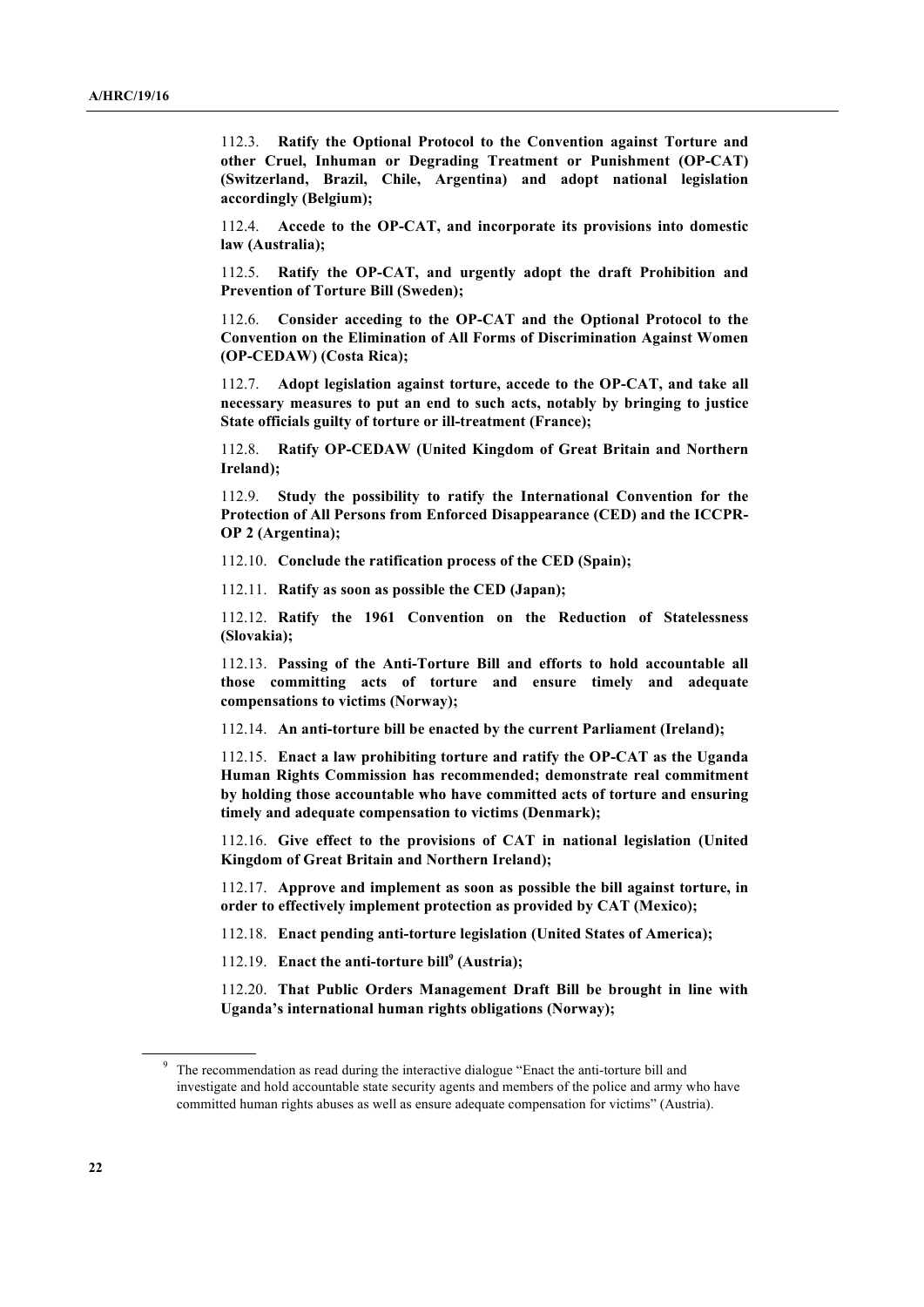112.21. **Ensure that the Public Order management bill currently discussed is**  fully in line with international human rights standards<sup>10</sup> (Austria);

112.22. **Amending or reforming other areas than the Domestic Violence Act of Ugandan legislation where women still face discrimination (Norway);**

112.23. **Enact the Marriage and Divorce Bill (Norway);**

112.24. **Align policies to ensure access to land and water for pastoralists with the African Union Framework on Pastoralism and conclude regional agreements to facilitate cross-border pastoralism (Netherlands);**

112.25. **Issue a standing invitation to all mandate holders of the Human Rights Council (Hungary);**

112.26. **Issue a standing invitation to Special Procedures (Brazil);**

112.27. **Extend an open and standing invitation to all the Special Procedures (Spain);**

112.28. **Consider extending a standing invitation to all special procedures of the Human Rights Council (Latvia);**

112.29. **Positively consider issuing a standing invitation to the special procedures of the Human Rights Council (Romania);**

112.30. **Arrange for the visit of the Special Rapporteur on the promotion and protection of the right to freedom of opinion and expression as soon as possible (Canada);**

112.31. **Consider positively the request for visit by Special Rapporteur on the promotion and protection of the right to freedom of opinion and expression and recent request by Special Rapporteur on the rights to freedom of peaceful assembly and association (Latvia);**

112.32. **Establish a de jure moratorium on executions, with a view to totally and definitively abolishing the death penalty, and commute all death sentences into life imprisonment (France);**

112.33. **Establish a moratorium on all executions and eventually abolish the death penalty (Switzerland);**

112.34. **Consider abolishing the death penalty (Turkey);**

112.35. **Abolish the death penalty and ratify OP-CAT (Holy See);**

112.36. **Declare a moratorium on the death penalty with a view to abolishing it, and commute the death penalty sentence by prison sentences (Spain);**

112.37. **Establish a moratorium on executions and ratify the ICCPR-OP 2, aiming at abolition of the death penalty (Romania);**

112.38. **Consider abolishing, or institute a de facto moratorium, regarding the use of death penalty (Costa Rica);**

112.39. **Introduce, as a matter of urgency, comprehensive, efficient measures to prevent and combat the widespread economic exploitation of children, in line** 

 $10$  The recommendation as read during the interactive dialogue "Uphold the rights to freedom of expression and assembly and ensure that the Public Order management bill currently discussed is fully in line with international human rights standards" (Austria).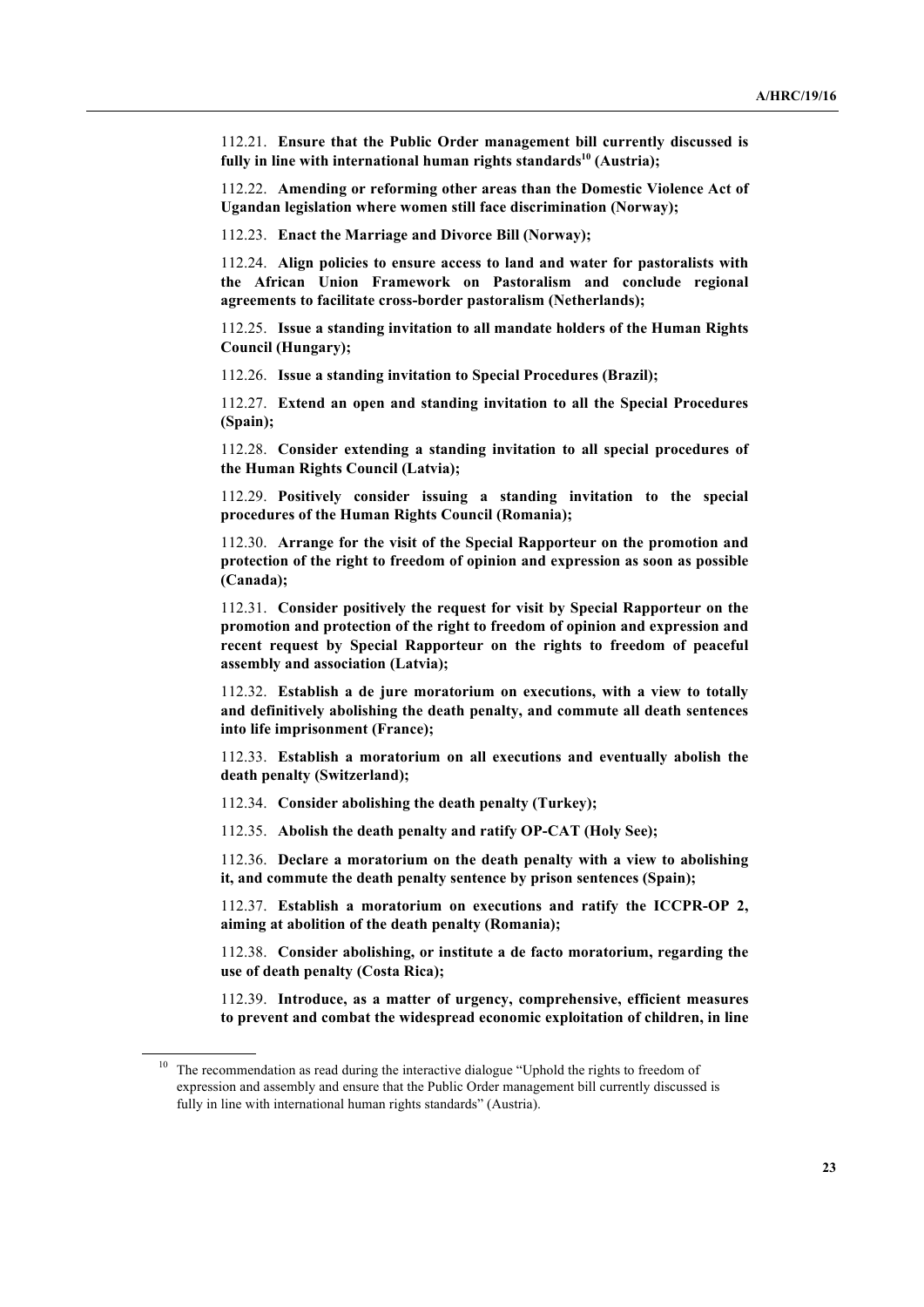**with its international commitments, notably ILO Conventions No. 138 and 182 (Slovakia);**

112.40. **Adopt a list of hazardous jobs for children<sup>11</sup> (United States of America);**

112.41. **Increase access to sexual and reproductive health services by raising the health budget to 15 per cent in line with the Abuja declaration<sup>12</sup> (Belgium);**

112.42. **Speed up the registration in the pipeline in order to deal with the pending challenges in the promotion and protection of human rights (Rwanda).**

113. **The recommendations below did not enjoy the support of Uganda:**

113.1. **Publicly announce the shelving of the proposed bill on homosexuality and decriminalize homosexual behaviour (Canada);**

113.2. **The Parliament to dismiss the proposed Anti-homosexuality Bill 2009<sup>13</sup> (Norway);**

113.3. **Reject the Anti-Homosexuality Bill and decriminalize homosexual relationships between consenting adults (Slovenia);**

113.4. **Fulfil its obligations under international human rights law to decriminalize same-sex relationships between consenting adults and repeal any laws or reforms that explicitly or implicitly discriminate on any grounds, including sexual orientation and gender identity (Norway);**

113.5. **Repeal laws that discriminate against LGBTs (Belgium);**

113.6. **Revise its national legislation to decriminalise homosexuality and prohibit all forms of discrimination (Switzerland);**

113.7. **Remove criminal penalties for offences on the basis of sexual orientation (Australia);**

113.8. **Study the possibility to decriminalize relationships between consenting adults of the same sex (Argentina);**

113.9. **Abstain from applying legislation that criminalizes homosexuality (Brazil);**

113.10. **Immediately and unconditionally release all persons currently detained for the reason of homosexuality alone (Switzerland);**

113.11. **Decriminalize same-sex relations between consenting adults and ensure that no person is subject to arbitrary arrest or detention because of their sexual orientation or gender identity (Austria);**

113.12. **Derogate the legislation that criminalizes the LGBT community, and put an end to the defamatory and harassing campaigns against them" (Spain);**

<sup>&</sup>lt;sup>11</sup> The recommendation was not understood.

<sup>&</sup>lt;sup>12</sup> The recommendation as read during the interactive dialogue "Increase access to sexual and reproductive health services by raising the health budget to 15 per cent in line with the Abuja declaration and by creating a health insurance scheme for the poor" (Belgium).

<sup>&</sup>lt;sup>13</sup> Uganda upholds the principle of separation of Powers and therefore the Executive has no control over Parliament. Furthermore, this is a Private Member's Bill and the Executive has no powers to stop it.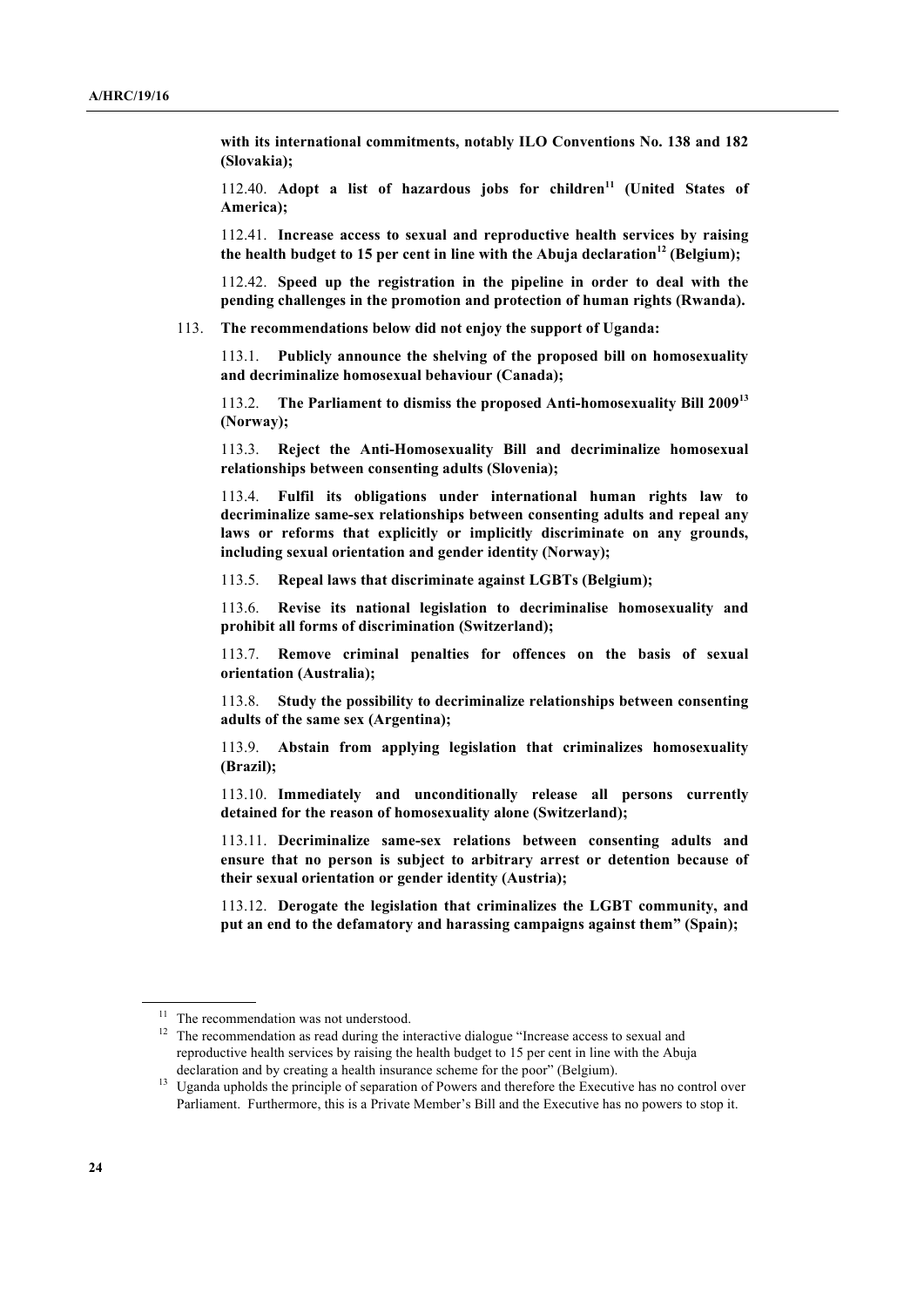113.13. **Reconfirms its commitment to protecting the rights of all persons regardless of their sexual orientation or gender identity in anti-discrimination and equal opportunity legislation and bodies (Sweden);**

113.14. **Repeal all provisions criminalizing sexual activity between consenting adults and ensuring the same rights for same sex couples as heterosexual couples (Netherlands);**

113.15. **Ensure equal rights for all individuals, regardless of sexual orientation (United States of America);**

113.16. **Fulfil its obligations under international human rights law and ensure the protection of all minorities and repeal any laws or reforms that explicitly or implicitly discriminate on any grounds, including sexual orientation; gender identity and gender expression (Denmark);**

113.17. **Refrain from enacting the proposed Public Order Management Bill and fully guarantee the freedom of assembly<sup>14</sup> (Germany);**

113.18. **Ease the heavy administrative burdens on NGOs, such as the yearly registration obligations<sup>15</sup> (Hungary);**

113.19. **Simplify NGO registration requirements and remove the NGO Board from the supervision of security organizations16 (United States of America).**

114. **All conclusions and recommendations contained in the present report reflect the position of the submitting States and the State under review. They should not be construed as endorsed by the Working Group as a whole.**

### **III. Voluntary pledges and commitments**

115. Uganda undertook commitments:

(a) To develop and implement a national action plan on human rights issues;

(b) To carry out an annual review of the human rights situation in the country and report as appropriate;

(c) To establish a Cabinet subcommittee to provide policy oversight and guidance on human rights issues;

(d) To mainstream human rights issues in all aspects of governance;

(e) To establish an inter-ministerial technical committee to provide technical back-up to the Cabinet subcommittee;

(f) To establish a human rights desk under the Ministry of Justice and Constitutional Affairs to coordinate human rights issues at the national level. The mandate of the desk will be defined in consultation with the Uganda Human Rights Commission;

(g) To establish a focal point within the Ministry of Foreign Affairs to provide coordination with stakeholders and the international community;

<sup>&</sup>lt;sup>14</sup> Uganda upholds the doctrine of separation of powers.

<sup>&</sup>lt;sup>15</sup> Regulations on registration and regulation of NGOs are adequate and necessary.

<sup>&</sup>lt;sup>16</sup> Regulations on registration and regulation of NGOs are adequate and necessary.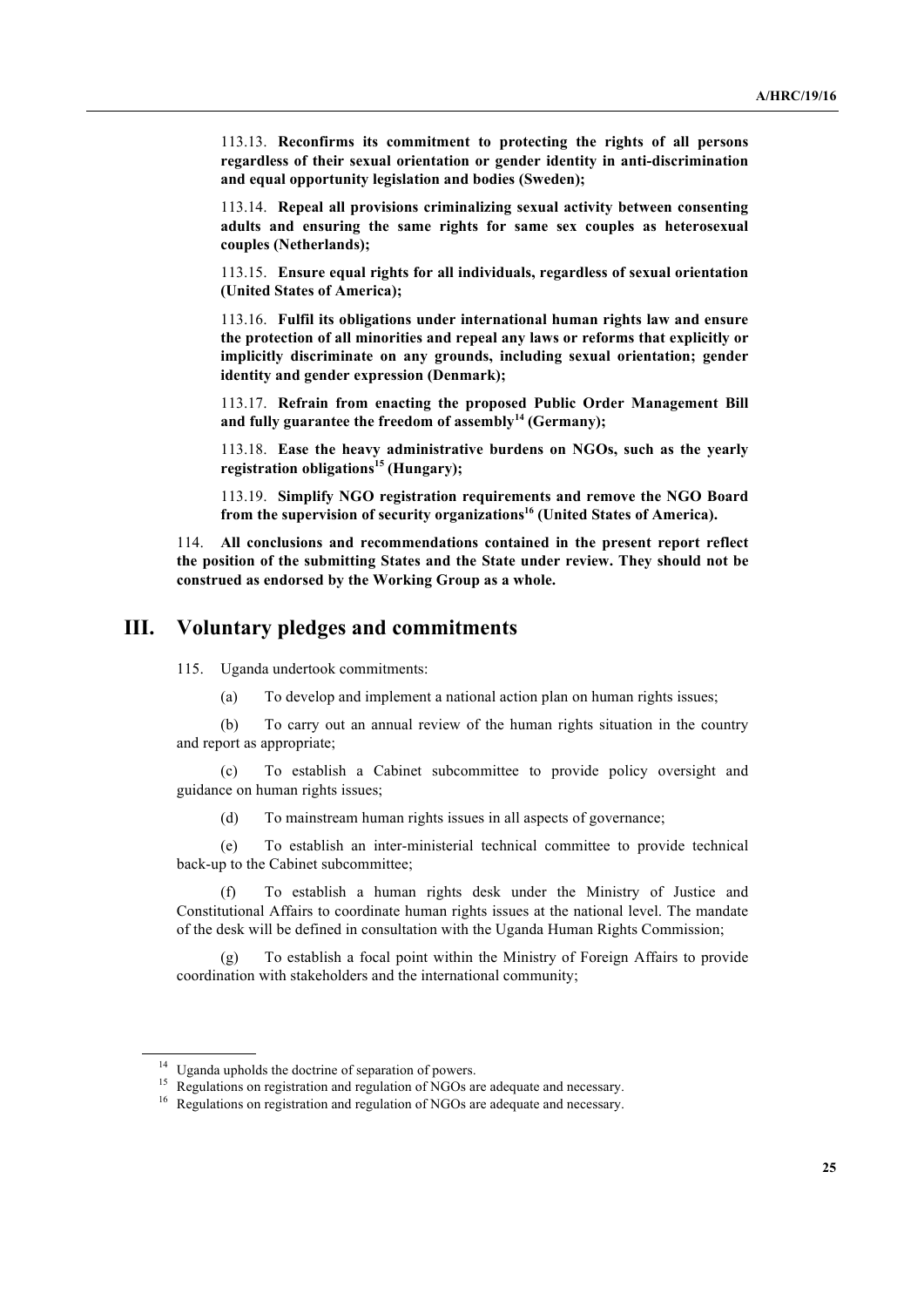(h) To designate focal points within each relevant Government department and request other stakeholders to designate focal points to follow up and report on the implementation of human rights issues;

(i) To inculcate human rights, voter education and civic education in the education curriculum of schools;

(j) To mainstream human rights issues in the training curriculum of security agencies.